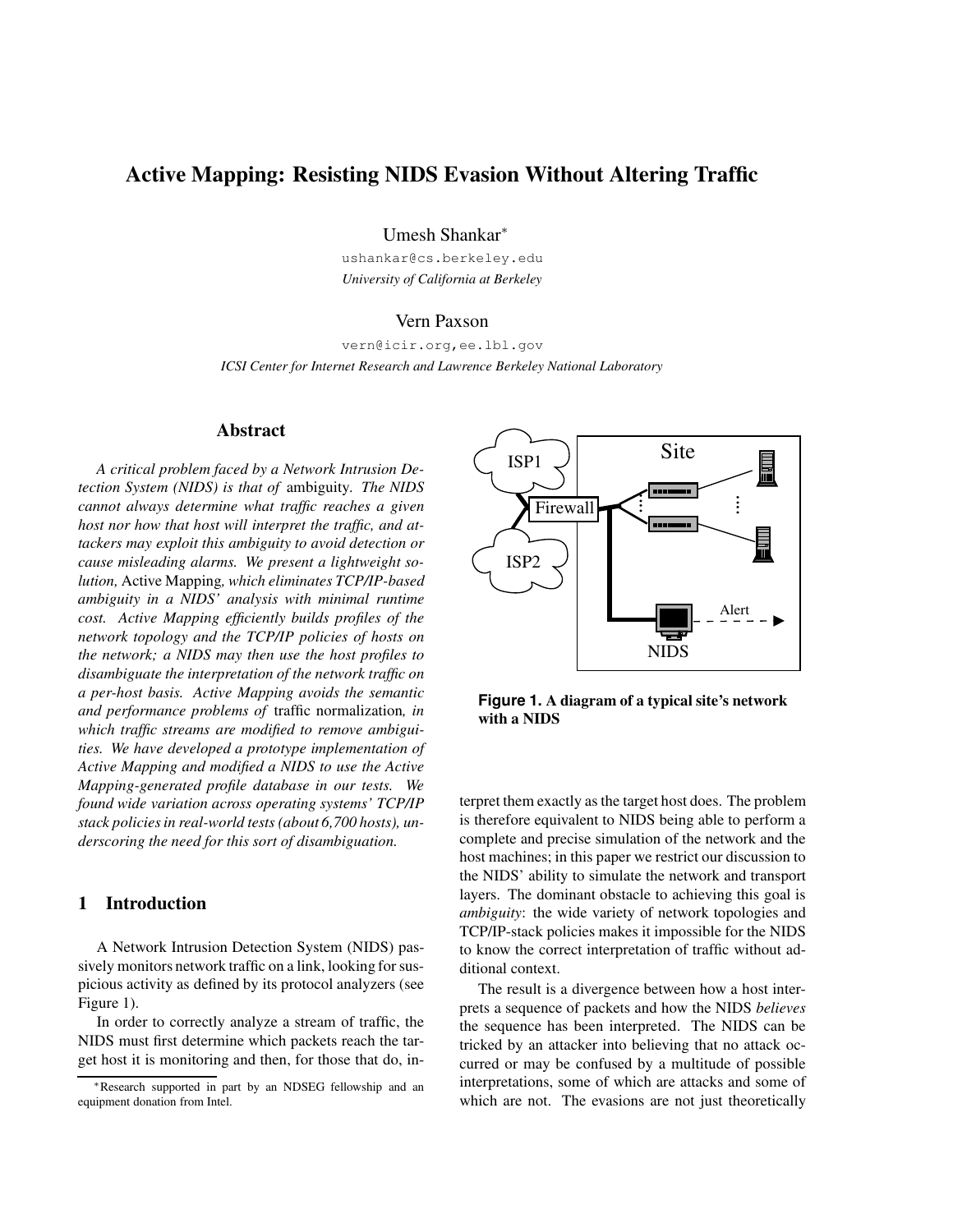possible: Ptacek and Newsham [PN98] describe a number of specific methods for exploiting this sort of ambiguity at the TCP/IP layer. Furthermore, toolkits have been developed which automate their use [So02, Mc98]. Thus, it is of considerable practical concern that we find a way to resolve TCP/IP-based ambiguities.

In this paper we explore a novel approach to eliminating TCP/IP ambiguity, called *Active Mapping*. The key idea is to acquire sufficient knowledge about the intranet being monitored that, using it, the NIDS can tell which of those packets will arrive at their purported recipient, and, if so, how they will be interpreted. Active Mapping does this by building up a profile database of the key properties of the hosts being monitored and the topology that connects them. Profiles are constructed by sending specially crafted packets to each host and interpreting the responses to determine path properties and TCP/IP policies (see Section 3 and the Appendix for details).

Using Active Mapping profiles makes a NIDS *context-sensitive*. Some measure of contextsensitivity—awareness of the hosts the monitor is trying to protect—is necessary; writing more detailed analyzers is of no use when we don't know how to disambiguate the traffic we are analyzing. No amount of careful coding in the NIDS can remove context-related ambiguity. Thus, something like our approach gathering host- and network-specific information and using it in the NIDS—is inevitable if we are to make inroads against the problem of ambiguity in a passive monitor. The information-gathering may be done in other ways, e.g., passively, but the principle remains the same.

Previous work proposes to eliminate ambiguity in NIDS analysis by using a *traffic normalizer* [HKP01]. The normalizer, which sits in the forwarding path before the NIDS, rewrites incoming traffic into well-formed streams that presumably admit only one interpretation on all reasonable TCP/IP implementations. Thus the NIDS, with a single policy set, can unambiguously analyze the traffic for intrusion attempts on any of the hosts of the protected network.

Though it succeeds in reducing ambiguity, a normalizer, like any active (traffic-altering) element, has a number of drawbacks. One is performance: the normalizer must be able to reconstruct every TCP stream in realtime. Another is robustness: since the normalizer is in the forwarding path of every packet, it must be extremely reliable even in the face of resource exhaustion; it also must be resistant to stateholding and CPU attacks on itself. Normalization also potentially changes the semantics of a stream. As detailed in [HKP01], these changes can break some mechanisms, like *traceroute* and Path MTU discovery.

By contrast, a NIDS armed with a profile database can resolve ambiguities in a traffic stream it observes *without having to intercept or modify the stream*, which has major operational and semantic advantages. We stress that making contextual information available to the NIDS is the only way to do correct disambiguation of a stream without modifying it, so employing something like Active Mapping is essential.

Next, let us consider an example evasion. Figure 2 details an evasion based on uncertainty about the number of hops between the NIDS and a target host. If an attacker manipulates the TTL field of packets to confuse the NIDS, it can not know which of many possible packet sequences was actually received and accepted by the host. On the other hand, if the NIDS has information about the network path to the host, then it can eliminate the ambiguity. It is just this information that Active Mapping gathers and supplies to the NIDS. With it, the NIDS can ignore packets that will not reach the host, enabling correct analysis. It may be tempting to try to simultaneously analyze all possible interpretations of the packet stream; however, the space of possible network topologies and TCP/IP policies is so large as to make the problem intractable (see Figure 2 and the Appendix for examples).

We have implemented a prototype of Active Mapping and run it on a network of about 6,700 hosts. Our tests showed that the increased precision in analysis does not come with any significant performance cost at runtime for the NIDS. The increased memory cost was minimal as well. We present results to this effect in Section 5.

The organization of this paper is as follows. In Section 2, we discuss a model of operation of the mapper. In Section 3, we discuss the abilities and limitations of Active Mapping, examining selected tests in detail. The mapper's implementation is described in Section 4; the results of mapping real-world networks and NIDS integration tests are presented in Section 5 along with a discussion of performance and findings. We give an overview of related work in Section 6, including the potentially symbiotic relationship between Active Mapping and normalization, and conclude with a summary of our findings in Section 7. In the Appendix, we make an effort to cover the complete spectrum of TCP/IP mappings.

### **2 Design**

## **2.1 Assumptions**

In order to perform mapping efficiently, we make certain assumptions about the nature of the network being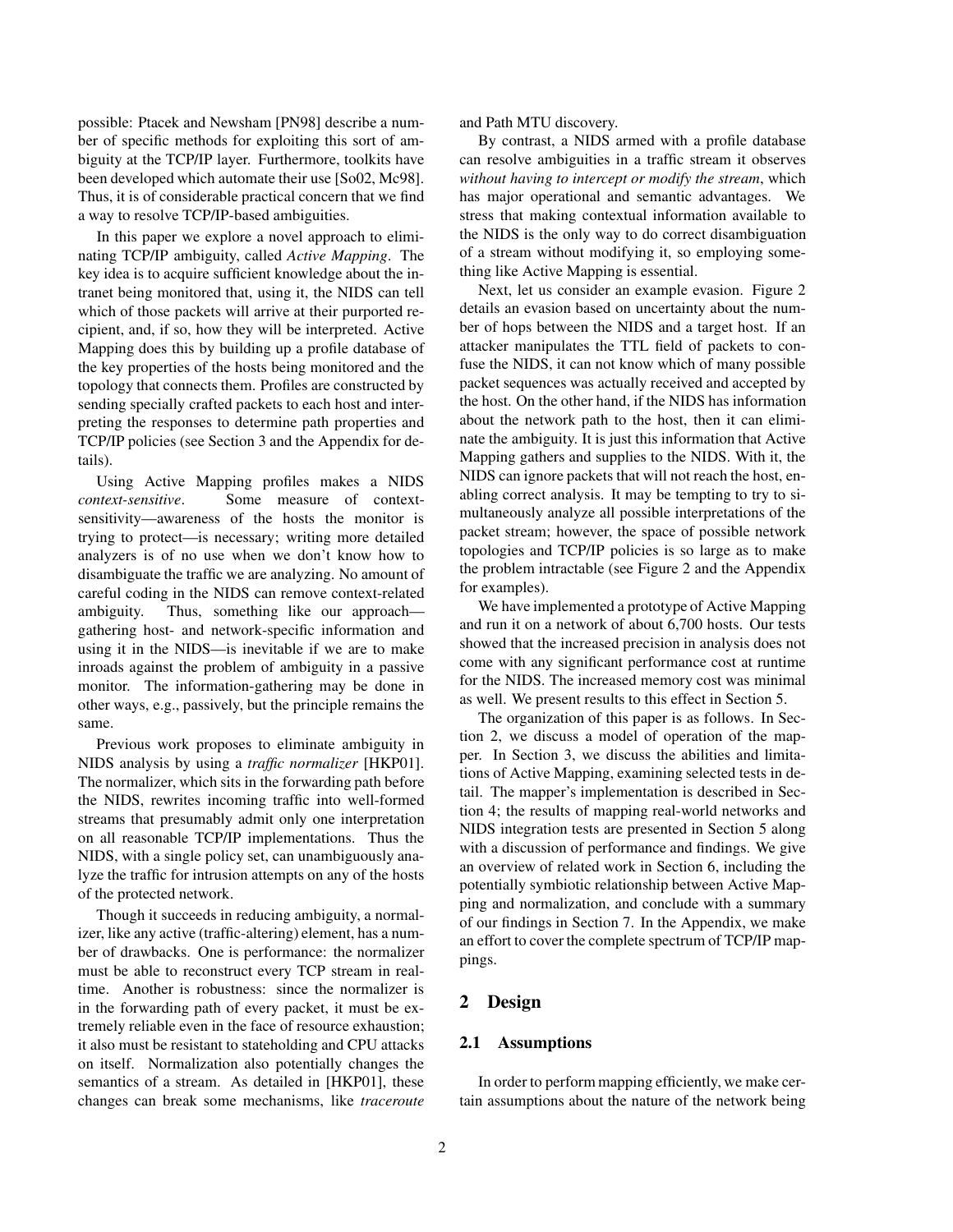

**Figure 2. Evading a NIDS by manipulating the TTL field [HKP01]. The NIDS is 15 hops from the sender, but the receiver is 20 hops from the sender. Packets with an initial TTL greater than 15** but less than 20 will be seen by the NIDS but will be dropped before reaching the receiver. Since **the retransmitted segments are inconsistent, the NIDS does not know the correct interpretation.**

monitored:

- Network topology is relatively stable. We discuss how often mapping may be performed (based on the prototype mapper's performance) in Sections 5.3 and 5.6.
- The attacker is outside the network; if there is collusion with a user on the inside, there is little any system can do. Malicious insiders working alone are assumed to be unable to change or drop particular packets. This latter assumption is more likely to be true for switched networks.
- There is a firewall that can be used for simple packet-level filtering, especially address-based ingress and egress filtering to prevent spoofing. Also, we assume the NIDS' tap is inside the firewall.
- Hosts' TCP/IP stacks behave consistently within ordinary parameters: that is, if they exhibit unusual behavior, it will be at boundary cases. We do not, for example, run every TCP mapping test at every possible sequence number.

## **2.2 Design Goals**

We have been guided by a number of design principles in constructing our system:

- **Comparable runtime performance.** The use of Active Mapping profiles should not appreciably slow down the NIDS nor significantly increase its memory requirements.
- **Mapping should be lightweight.** The bandwidth consumed by mapping packets should be small enough not to disrupt ordinary traffic on the network nor disrupt the operation of the host being mapped. The process of mapping should also be completed in a modest amount of wall-clock time.
- **Avoid harming the hosts.** While no intentionally malicious packets are sent, bugs in a host's TCP/IP implementation might be triggered by the (unusual) mapping packets. Each test should be checked against known vulnerabilities before being deployed.

## **2.3 Architecture**

Our overall strategy is as follows: independent of the NIDS, an Active Mapping machine scans each host on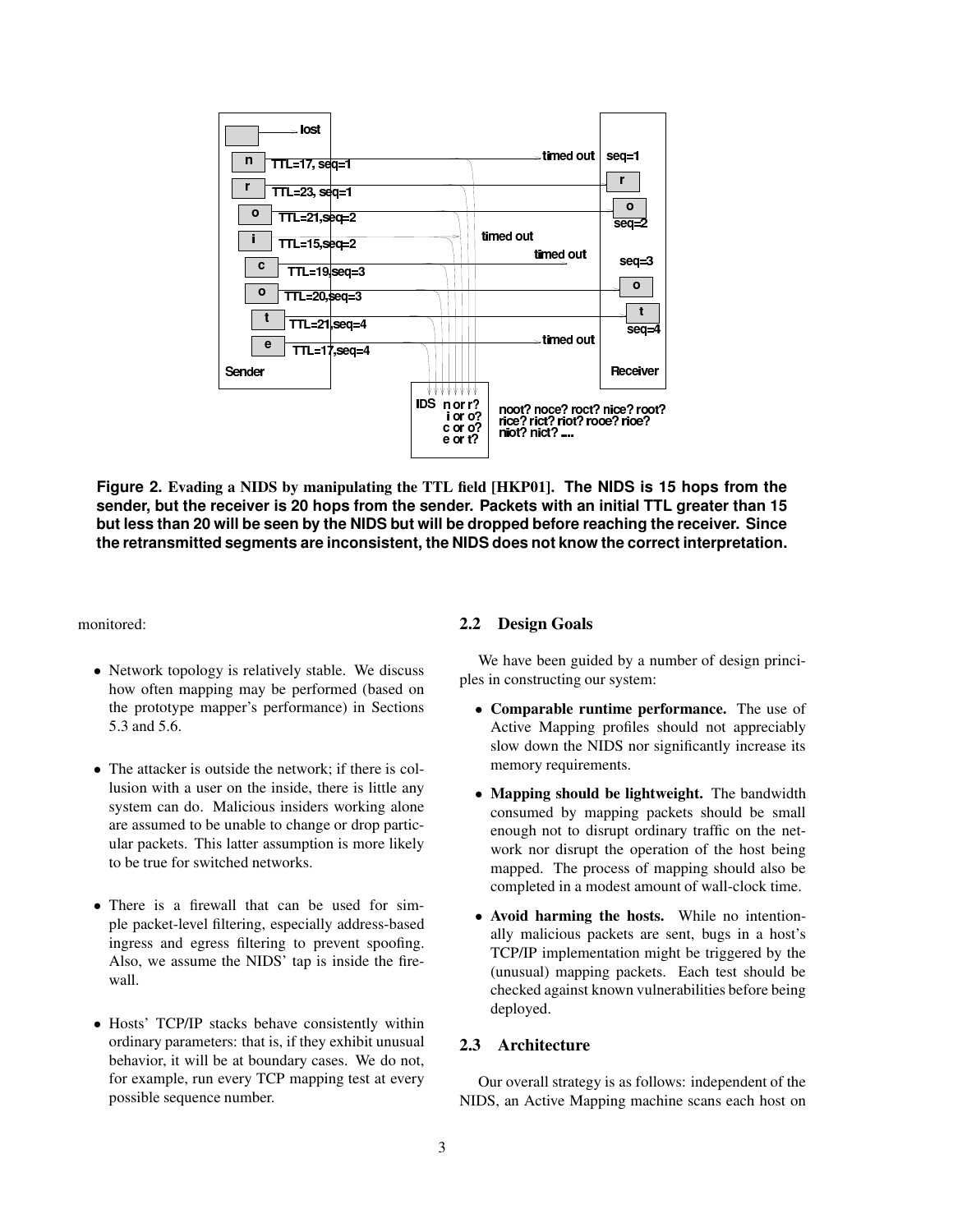

**Figure 3. Interaction between the NIDS and the Mapper. The Active Mapping system sends specially crafted packets to each host to determine the hop count, Path MTU, and TCP/IP stack policies. The results are combined into a profile. The NIDS uses the profiles to correctly interpret each packet going to one of the hosts.**

the internal network, building for each host a profile of the network path and TCP/IP stack properties. These profiles are stored in a database. At runtime, a NIDS can use the database to resolve potential ambiguities(see Figure 3). For example, the NIDS can use the host profiles to decide whether to accept or discard SYN data in TCP packets, depending on the policy of the host for which the packet is destined. We note that although our method allows many ambiguities to be resolved, sometimes the very presence of ambiguity may be indicative of noteworthy behavior (an attack attempt, for example). Thus a NIDS may want to retain the ability to notify the administrator of suspicious behavior, even when the interpretation of that behavior is clear.

Our mapping tool is intended to be run on a machine whose network point is topologically equivalent to the link the NIDS is watching (see Figure 3). Typically this is between the firewall and any internal routers. It is important that the mapper be able to send packets on this link, since the mapping results should reflect the path of actual packets from the point of view of the NIDS. In order to keep the NIDS from interpreting mapping traffic as attacks on internal hosts, the NIDS should be configured to ignore traffic to and from the mapping machine.

The mapper begins mapping a host by performing service discovery and hop count and Path MTU (PMTU) determination. It initiates TCP connections to a set of TCP services and sends ICMP echo packets to determine which services are available. Subsequent testing is abstracted within the mapper to use those services. For example, some tests require determining whether some particular TCP data is accepted by the receiver. To do so, we can use any service for which we can tell by its response whether it received the specific data. To date, we have developed concrete implementations of SSH and HTTP beneath this abstraction. Other tests require simpler abstract interfaces. PMTU determination, for example, is done with ICMP echo if available, or any TCP service failing that. The hop count and PMTU of the path to each host are determined next (Section 3.2). Once these basic properties have been established, we conduct a variety of IP and TCP tests (Section 3.2), generating the host profiles. Each test is repeated multiple times to confirm the result and account for timeouts and late or duplicated packets. To reduce correlated failures, we never run more than one instance of a (host, test) pair at the same time.

# **3 Active Mapping: Details and Limitations**

To thoroughly analyze the applicability of Active Mapping to resolving possible ambiguities, we follow the "header-walking" technique used in [HKP01]. We feel this is a good place to start, since the authors of that paper used a systematic approach to enumerate possible ambiguities in TCP/IP streams. We examine each ambiguity to see if it can be resolved via Active Mapping, or, if it is very simple, if it can be handled by stateless firewall rules (see Section 3.1). Thus, we provide a reasonably complete picture of the ability of Active Mapping to eliminate TCP/IP ambiguity.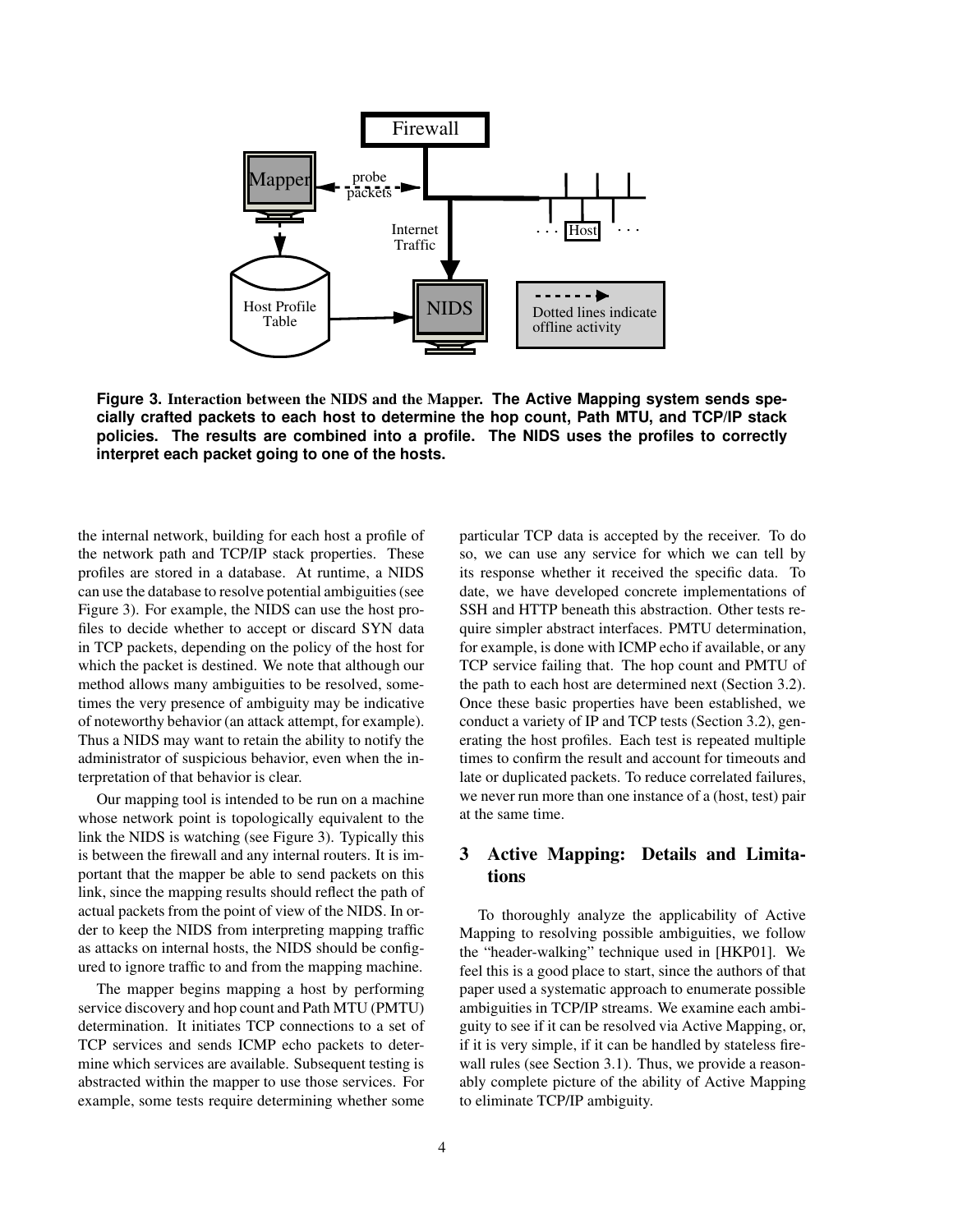A summary of the Active Mapping approach to every normalization in [HKP01] is in the Appendix. To date, we have implemented a selected subset of these mappings, spanning a number of different types of ambiguities. We discuss them in detail in Section 3.2. Many of the mappingsin the full list are straightforward additions given the types we have already implemented.

Active Mapping has some additional concerns beyond those for normalization (mostly regarding timing, since, e.g., normalized traffic is generally not subject to IP fragment timeouts). We discuss these and other cases that are not easily tackled using our approach in Section 3.3. A discussion of some practical concerns such as NATs and DHCP follows in Section 3.5.

## **3.1 Firewall Filters**

Certain simple cases should be handled by stateless packet filtering at the firewall:

- Verifying IP header checksums
- Ingress and egress filtering, i.e., accepting external and internal source addresses only on those respective interfaces
- Blocking packets to broadcast addresses or to reserved private address spaces
- Rejecting packets whose IP header length field is too small or too large

In short, the firewall should reject packets that could not be part of legitimate traffic or that are so malformed as to be useless to an endhost.

## **3.2 Selected Mappings**

For a complete list of normalizations and the Active Mapping approach to each, please see the Appendix.

**Hop Count.** Knowing the number of hops to an end host allows us to resist the evasion in Figure 2. The easiest way to determine hop count is to use the *traceroute* utility. However, its strategy of sending three packets per hop, increasing the search radius one hop at a time, is quite time-consuming. To speed this up, we instead use a known service on the system and send a packet to it that is expected to elicit a response. Most hosts will set the initial TTL value to  $2^N$  or  $2^N - 1$  for  $5 \le N \le 8$ . Thus from the response we can make a good first guess of the number of hops  $G$  by subtracting the TTL in the response packet from the next highest value of  $2^N + 1$ . This guess could be wrong if the routing is asymmetric or the host happens to use a different initial value. Our search strategy is therefore to test the range  $G - 4$  to G, then if that fails to yield a result, perform a binary search.

**PMTU.** Knowing the Path MTU—the Maximum Transmission Unit over the path to the host—is important because packets greater than this size with the DF (Don't Fragment) bit set are discarded. To determine it, we send packets of various sizes to known services on the hosts with the DF bit set and watch for responses.<sup>1</sup> As with hop count determination, we optimize for the common case. Since many internal networks run on Ethernet, which has an MTU size of 1500 bytes, we test this first, then do a binary search on  $[0, 1500]$ , since the mapper's MTU will generally be limited by its local Ethernet interface to 1500.

**TCP RST Acceptance.** RFC 793 [Po81c] specifies that a TCP RST packet is to be accepted if and only if it is within the receiver's window. A non-compliant TCP could create problems for a NIDS, which would not know if the connection had been terminated or not. The algorithm we use is as follows.

Repeat the following steps with the offset  $O$  set equal to 0 (in sequence), 1 (in the window), and  $W+$ small constant (outside the window):

- Send a TCP SYN packet at sequence number S.
- Receive a SYN/ACK packet, including a window size W.
- Send an ACK packet to establish the connection.
- Send RST packet at  $S + O$ .
- Send FIN packet in sequence, i.e., at  $S$ .
- Receive one of: ACK of FIN packet  $\rightarrow$  RST not accepted; RST or nothing<sup>2</sup>  $\rightarrow$  RST accepted.

**Overlapping and Inconsistent IP Fragments.** RFC 791 [Po81a] states, "In the case that two or more fragments contain the same data either identically or through a partial overlap, this [suggested] procedure will use the more recently arrived copy in the data buffer and

<sup>&</sup>lt;sup>1</sup> In principle, we could also watch for ICMP Needs Fragmentation responses, some of which indicate the limiting MTU size at the router generating the response. But it is simpler for us to directly assess PMTU end-to-end.

<sup>2</sup>Note that although a RST *should* be generated in response to the FIN if the initial RST was accepted, some hosts have firewalling software that will not respond to packets not sent to open connections (so as to leak as little information as possible). Thus we equate receiving no response (within 5 seconds) to an acceptance of the RST we sent.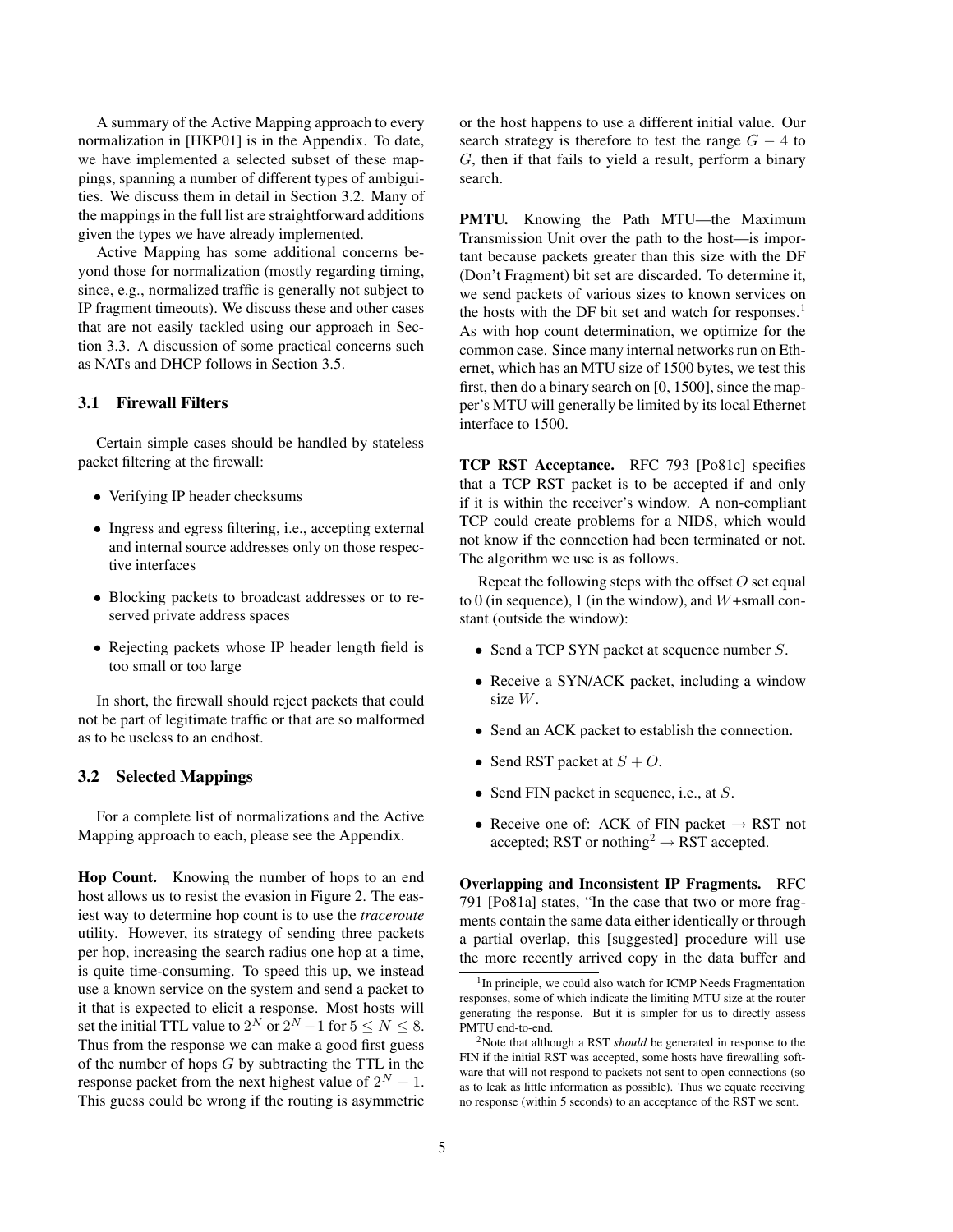datagram delivered." It does not talk about inconsistent or overlapping fragments. Furthermore, employing the suggested policy has security implications: firewalls and other packet filters must reassemble packets before making any decisions about them, since at any point, a new fragment can overwrite data from an old one. It is therefore no surprise that there are many different implementations in use.

We perform fragment reassembly testing using ICMP echo packets; in principle the test could be performed with TCP packets as well. We send a sequence of fragments, each one containing a multiple-of-eight byte payload (since the IP offset field is in those units). The diagram below shows each of the six fragments, numbered by the order in which they were sent; their payloads consisted of that number replicated a multiple-of-eight number of times. For example, the third fragment was sent at an IP offset of 6 (corresponding to the 48th octet in the overall packet) and had a 24-byte payload of the repeating character '3'. Each fragment but the last had the MF (More Fragments) bit set. The fragments' offsets and the host's possible interpretations are given below, along with the names of the policies to which they correspond:<sup>3</sup>

11 --> higher IP Offset Data Sent 22333 (Fragments 1,2,3) 555666 (Fragments 4,5,6) Data Received BSD policy BSD-right policy Linux policy First policy

144442555666 Last/RFC791 policy

The following is a description of the policies we have observed so far:

**BSD.** This policy left-trims an incoming fragment to existing fragments with a lower or equal offset, discarding it if it is overlapped entirely by existing fragments. All remaining octets are accepted; overlapping fragments with a greater offset are discarded or trimmed accordingly. This policy is documented more thoroughly in Wright and Stevens [WS95], pp. 293-296.

- **BSD-right.** This policy is similar to BSD, except fragments are right-trimmed (new fragments take precedence over those with a lower or equal offset).
- **Linux.** The Linux policy is almost the same as the BSD policy, except that incoming fragments are trimmed only to existing fragments with a strictly lower offset; that is, existing fragments with the same offset will be overwritten, at least in part.
- **First.** Always accept the first value received for each offset in the packet.
- **Last/RFC791.** Always take the last value received for each offset in the packet.<sup>4</sup>
- **Other.** Three other possible policies are tested for, but none have yet been observed in practice.

**Overlapping and Inconsistent TCP segments.** This problem is similar to that of IP fragment reassembly. RFC793 [Po81c] states that an implementation should trim segments "to contain only new data", which implies a "First" policy. The principle for testing is likewise similar to evaluating fragment reassembly ambiguities, and we could do the mapping using any TCP service for which we can conduct an application-level dialog. Ideally we would use the TCP Echo service, but this is rarely supported; we used SSH and HTTP in testing. We discuss it here as implemented for SSH.

Upon connecting, an SSH server sends a version string of the form

SSH-<major>.<minor>-<comments>\r\n [Yl02].

The client is expected to send a similar string of its own; if the string is well-formed, the server responds with additional parameters for negotiation. If not well-formed, the server closes the connection, optionally sending an error message.

Our test makes the well-formedness of the version string dependent on the reassembly policy. By sending different combinations of segments, we can deduce the policy from the varied responses. For each of the following two tests, some hosts will reassemble the following legal version string

 $SSH-2.0-blah\rfloor r\backslash n^5$ 

and some will reassemble an illegal version string, upon which they will end the connection. Thus we can tell by

<sup>&</sup>lt;sup>3</sup>One unfortunate problem is that for the ICMP checksum to be correct, we must calculate it assuming a particular reassembly policy! Thus we must send all the fragments (with a different checksum) once for each policy.

<sup>4</sup> In testing, some Cisco routers (which employed the Last policy) sent back ICMP echo responses with several additional trailing NUL characters.

<sup>5</sup>Actually, the version string the mapper sends to the server is the same as the one the server initially sends to the mapper. This prevents "protocol mismatch" errors.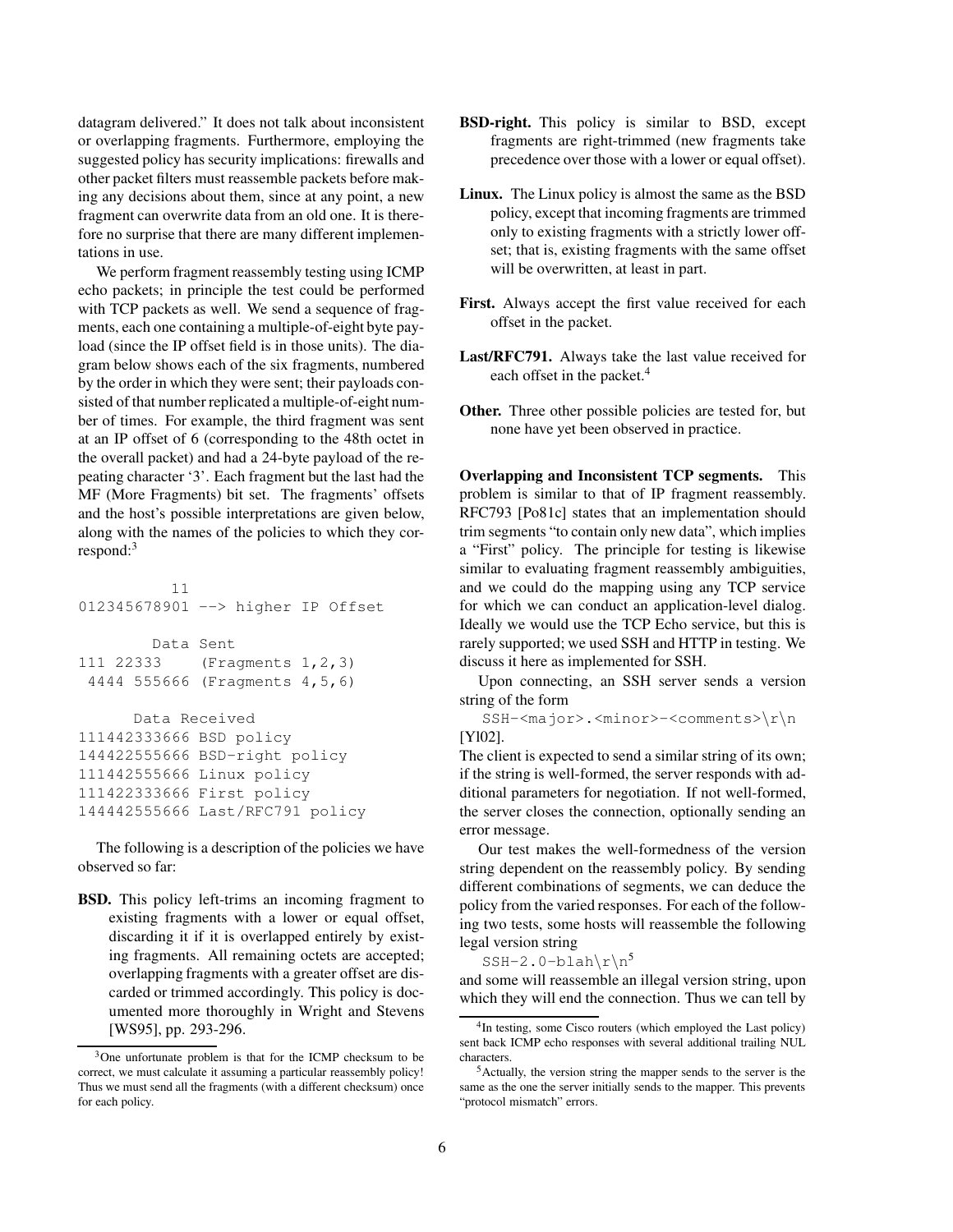the success or failure of the connection whether a legal string was reassembled or not.

The first test sends the following three segments. Only policies that do not left-trim (or indiscriminately trim) to earlier data will fail.

| 012346789012            | TCP Seq. Offset  |
|-------------------------|------------------|
| $SH-$                   | (First segment)  |
| $X2.0-blah\rrbraket{n}$ | (Second segment) |
| $\mathcal{L}$           | (Third seqment)  |

Note that the initial 'S' is sent last to prevent reassembly until it is sent.

The second sends four segments; this test tries to further discriminate among policies that succeeded on the first test. Policies which never discard already-received data will fail this test.

| 012346789012             | TCP Seq. Offset  |
|--------------------------|------------------|
| SH.                      | (First segment)  |
| $^+$                     | (Second seqment) |
| $X-2.0-blah\rrbraket{n}$ | (Third segment)  |
| S                        | (Fourth segment) |

Here there are three observed policies, characterized by the success (connection) of the (first, second) test. They are the same as for IP fragments: **BSD** (yes, yes), **First** (yes, no), and **Last** (no, no). The fourth possibility (no, yes), has not yet been detected in our testing. Observed results by operating system may be found in Section 5.

## **3.3 Difficult or Intractable Cases**

The success of Active Mapping depends upon hosts' behaving in a consistent and predictable way. This is generally a good assumption, since most protocol stacks are deterministic and obey relatively simple rules for ambiguity resolution. There are, however, at least three sources of nondeterminism that can make it difficult to perform precise simulation in the NIDS, even with Active Mapping: user-controlled parameters in the TCP stack, new semantics, and non-deterministic packet drops.

**Application-level Parameters.** Users can change certain parameters that affect the TCP/IP stack. One example, as noted in [HKP01], is the use of the TCP "urgent" pointer, which marks some part of the sequence space as containing important data that should be processed without delay. Depending on the implementation and user-set parameters, this data may be delivered via a signal or inline to the user process. There is no way for the NIDS to determine unambiguously the reconstructed byte stream as seen by the application without help from the host or hardcoding of the application's interpretation of urgent data.

**New semantics.** A NIDS must understand the intended semantics of a stream if it is to interpret it correctly. Unknown TCP options, for example, can be ignored if the target host does not indicate support for them. The best the NIDS can do in general is to be updated regularly with support for new options as hosts on the internal network support them. If partial normalization (see Section 6.1) is available, unsupported options can be filtered out.

**Nondeterministic Packet Drops.** Perhaps the most common reason for packet drops is a full incoming packet buffer at an internal router or endhost. Thus if routers internal to a site become saturated, or if a particular host is facing very high traffic volumes, packets may be dropped. If an attacker can cause packets to be dropped in a very precise way during mapping, that could affect mapping results; less precise interference is likely to be caught as an inconsistency between multiple runs.

Dropping may also be done by routers to meet Quality of Service guarantees. Mechanisms like Diffserv [B+99] that implement QoS but whose exact workings are site-specific are hard to predict, since external and internal traffic may be mingled, each contributing to packet drops for the other. A mitigating factor is that such QoS policies tend to be implemented either at the boundary routers (which filter before the NIDS) or at an external aggregation point.

The NIDS must also know when a host will timeout an IP fragment or TCP segment. Without this knowledge, an attacker can later retransmit the fragment or segment with different data: the NIDS cannot know which was accepted, even with knowledge about which would be accepted if the first did not time out. Though Active Mapping can try to deduce the timeout value, the need for precision in the timeout determination makes this difficult.

#### **3.4 Dealing with Timeouts and Packet Drops**

The NIDS cannot be notified of every router or end host packet drop. The host being monitored does, however, give some implicit drop information, in the form of acknowledgments and responses to requests or lack thereof. When combined with temporal causality, this can allow partial reconstruction of the host's state.

If we see an acknowledgment of a TCP segment or a response to a UDP or ICMP request, we can infer that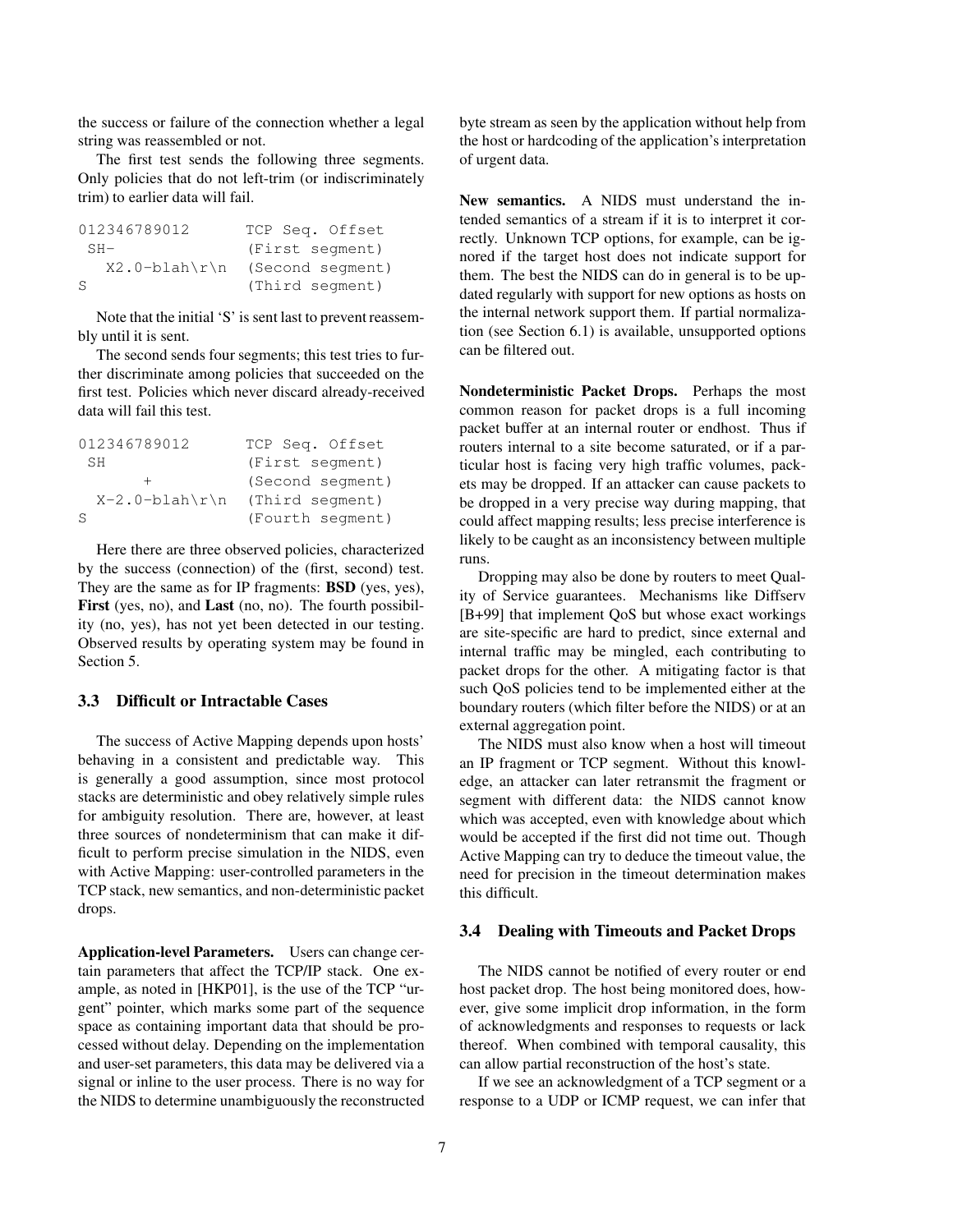the request must have been accepted using only packets that preceded the response. Furthermore, if no response is sent when one is expected, we can infer that packets have been dropped. If the NIDS can send packets in real time, it can send a "keep-alive" TCP packet, one that is out of sequence. This should elicit an ACK that shows the current sequence number.

The NIDS can also watch for ICMP messages indicating timeouts ("Fragment Reassembly Time Exceeded," per [Po81b]). Not all hosts send these notifications, and they might leak information to an attacker. A compromise might be to configure hosts to generate informative ICMP messages that are filtered by the firewall (but are still seen by the NIDS).

#### **3.5 Practical Considerations**

There are additional concerns that arise in mapping real networks. Our initial prototype does not handle all these cases and there are likely to be others. We discuss possible approaches to common real-world scenarios below. We point out that Active Mapping does not require a complete profile for each host to be useful: at best, many ambiguities are eliminated; at worst, the default behavior is that of the original NIDS. Thus Active Mapping may be incrementally deployed even while some practical hurdles are being surmounted.

NAT So far our discussion of mapping has assumed that each IP address corresponded to exactly one machine (and a single set of policies). If a NAT [EF94] is running inside the monitored site (so that the NIDS does not see the private addresses), however, we need additional strategies. To handle servers behind a NAT, we could map each port as though it belonged to a separate machine, checking for all relevant policies on each port. It is harder to deal with clients behind a NAT, though this is only relevant in the case of outside servers attacking internal clients in a client OS-specific way.

It can be difficult to detect when a NAT is being used, though recent work by Bellovin [Be02] suggests that it is possible in some cases. If not all NAT IPs are not known to system administrators, the mapper could map multiple ports independently or sample them for differences, which would indicate a NAT's presence.

**DHCP** The Dynamic Host Configuration Protocol (DHCP) [Dr97] dynamically assigns IP addresses to clients. A DHCP server leases out addresses when clients request them; leases expire periodically. Dealing with DHCP requires some integration: the mapper could be triggered upon seeing DHCP requests (if the broadcast does not make it to the mapping machine, the DHCP server can be set up to notify it). The profile database could include MAC addresses, so the mapper would know when it already has a profile for a given machine (perhaps gathered previously under a different IP address). If integration with a DHCP server is not possible, determining MAC addresses might be nontrivial; it is an area for future work.

**TCP Wrappers (Host-Based Access Control)** Some hosts use *TCP Wrappers* to restrict access to services to a set of hosts determined by an Access Control List. If the Active Mapping machine is not granted access, some tests requiring meaningful interaction with a particular TCP service will fail. A simple solution is to allow a designated mapping machine access to relevant services.

**Attacks on the Active Mapper** A natural concern is whether or not an attacker could subvert the mapping process, causing false results, by attacking the mapping machine or trying to change mapping traffic. Preventing outsider attacks on the mapper directly is straightforward: simply have the firewall reject all traffic destined for the mapper. There is no legitimate need for direct access to a mapping machine from the outside. A greater concern would be direct attacks from inside machines that have been compromised; the threat could be mitigated by only allowing access to well-known ports from a restricted set of administrative machines at the mapper's local router. Of course, once an attacker has compromised an internal machine many other types of attacks are possible.

#### **4 Prototype Implementation**

We implemented Active Mapping in about 2,000 lines of Perl and have ported it to the Linux and FreeBSD operating systems. It requires a TCP/IP firewall capability, the libpcap packet capture library [MLJ94], and raw socket support. Using these features generally requires superuser access.

ICMP and TCP packets are sent directly using raw sockets. A Pcap filter is set up to capture responses. Our user-level TCP implementation follows a strategy similar to that of *Tbit* [PF01], a TCP behavior-inference tool. Like *Tbit*, we firewall off high-numbered TCP ports for use as ephemeral source ports (to prevent the kernel from responding to incoming traffic to those ports by sending RSTs). Unlike *Tbit*, which dynamically installs and removes firewall filters, we require the user to allocate and firewall off a range of ports in advance; this reduces the amount of system-dependent code in the mapper at the expense of transparency. Our TCP implementation is rudimentary; currently we perform neither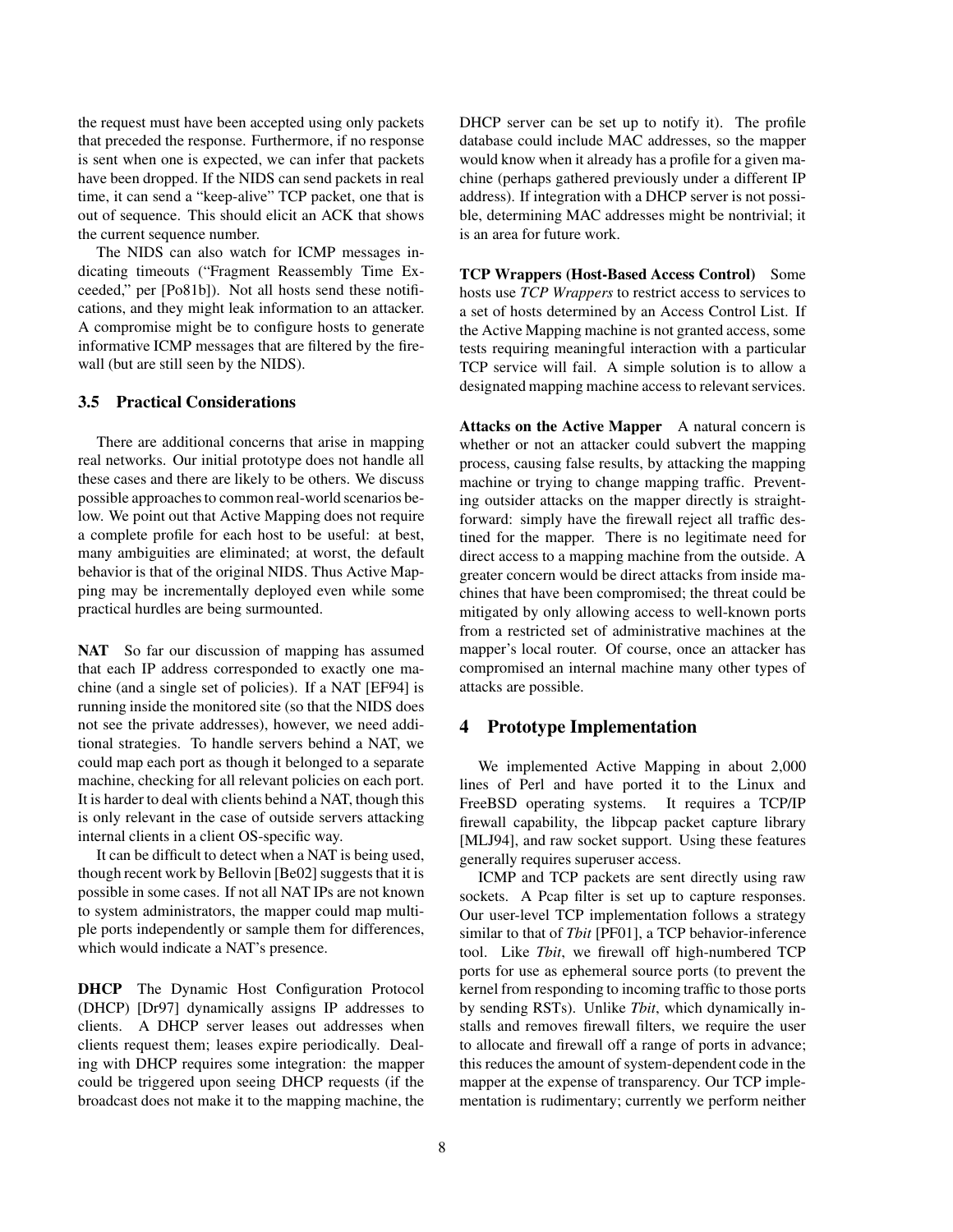reassembly nor implement congestion control, for example. Nonetheless, it has proved adequate thus far for the short-lived connections needed for mapping, especially since servers tend to send back well-formed replies to our often malformed queries.

The mapper conducts tests in parallel with respect to machines being mapped and with respect to each individual test. The degree of parallelism is determined by the number of available TCP source ports, the size of the packet buffers, and (due in particular to our unoptimized implementation) the CPU speed.

Each test is repeated a configurable number of times (three, in testing) and all the results are recorded. This is important to account for dropped packets and timeouts.

Currently, we have implemented network topology and service discovery as well as the specific tests described in Section 3.2.

We modified the Bro NIDS [Pa98] to use Active Mapping profiles to properly interpret traffic. (We note that this integration may be done with any NIDS which does TCP/IP stream reconstruction, since it will include all the necessary decision points.) The integration was straightforward; a few hundred lines of C++ code were needed. The performance impact of the modifications is discussed in the following section.

## **5 Experiments and Results**

#### **5.1 Observed Active Mapping Profiles**

We ran the prototype Active Mapper at the Lawrence Berkeley National Laboratory. The exact number of active hosts during our scan is not known, but was estimated based on other scans to be around 6,700. We obtained nontrivial, consistent data (identical results over three trials for something other than the hostname) for just over 4,800 hosts. Many of the IPs for which we did not obtain results are in DHCP blocks (hosts may not always be present); in addition, many users employ host-based firewalls which would prevent our scanning. We are currently working on getting more precise data here (we note that firewalls are likely to prevent the attacks the NIDS is looking for in any case!). It is significant that we obtained results for virtually every machine for which OS data were known; presumably most other machines are more transient or are firewalled enough to stop OS detection. We present Active Mapping profiles by operating system in Figure 4. Some tests did not yield results due to services' being protected with TCP Wrappers. We expect this limitation can be overcome in practice by adding the mapping machine to the hosts' ACLs as needed.

The amount of observed diversity in policy is remarkable, given that we only ran five tests. While hosts with a given operating system version exhibited the same policies, it is interesting note how policies changed for different versions of the same operating system. Linux in particular seems to have undergone a number of policy changes, even during minor revisions of the kernel. We also note that individual users can alter policies by installing "hardening" or other patches. It is precisely this diversity (borne out by our experiments) that underscores the need to disambiguate traffic destined for each host based its particular observed policy.<sup>6</sup>

For 173 hosts, we were unable to get results that were consistent (defined as getting identical results for three trials). This is less surprising, perhaps, in light of the fact that all but 29 of them were found to be printers, routers, or scanners; many of the remaining 29 had unknown operating systems. Furthermore, all but 36 of the 173 hosts gave consistent results for the trials which completed, but had one or more trials which did not complete. This could be due to congestion. In all, only 10 machines which were not known to be special-purpose devices yielded results with conflicting answers.

#### **5.2 Stability of Results**

We performed another mapping of the hosts at LBNL about 5 months after the original study whose results are presented above. The goal was to see what the "churn rate" was like, i.e., how many IP addresses had come and gone and whether or not profiles had stayed constant. Ideally, one might perform such an analysis a smaller time scales.

First, let us examine the differences between the sets of IP addresses in the two runs. In the original mapping, 4,882 hosts provided nontrivial, consistent results; in the second mapping 4,733 hosts did so. 1,122 IPs were in the first set, but not the second; of these 880 were in DHCP blocks. 973 IPs were in the second set but not the first; 669 were in DHCP blocks. The large fraction in DHCP blocks is important because the set of machines in these blocks may have "IP churn" without "machine churn", which is more significant for us, since it seems feasible to inform the NIDS about DHCP lease updates.

We estimate the "machine churn" in DHCP blocks by comparing the distributions of profiles among the DHCP machines. As we can see from Figure 5, the distribution is relatively stable; thus we expect that machine churn should be manageable.

<sup>6</sup>We note that a first-order approximation might be obtained by using known OS version information with a lookup table; it may even make sense to run Active Mapping and then infer the OS from its results. We plan to investigate this relationship in the future.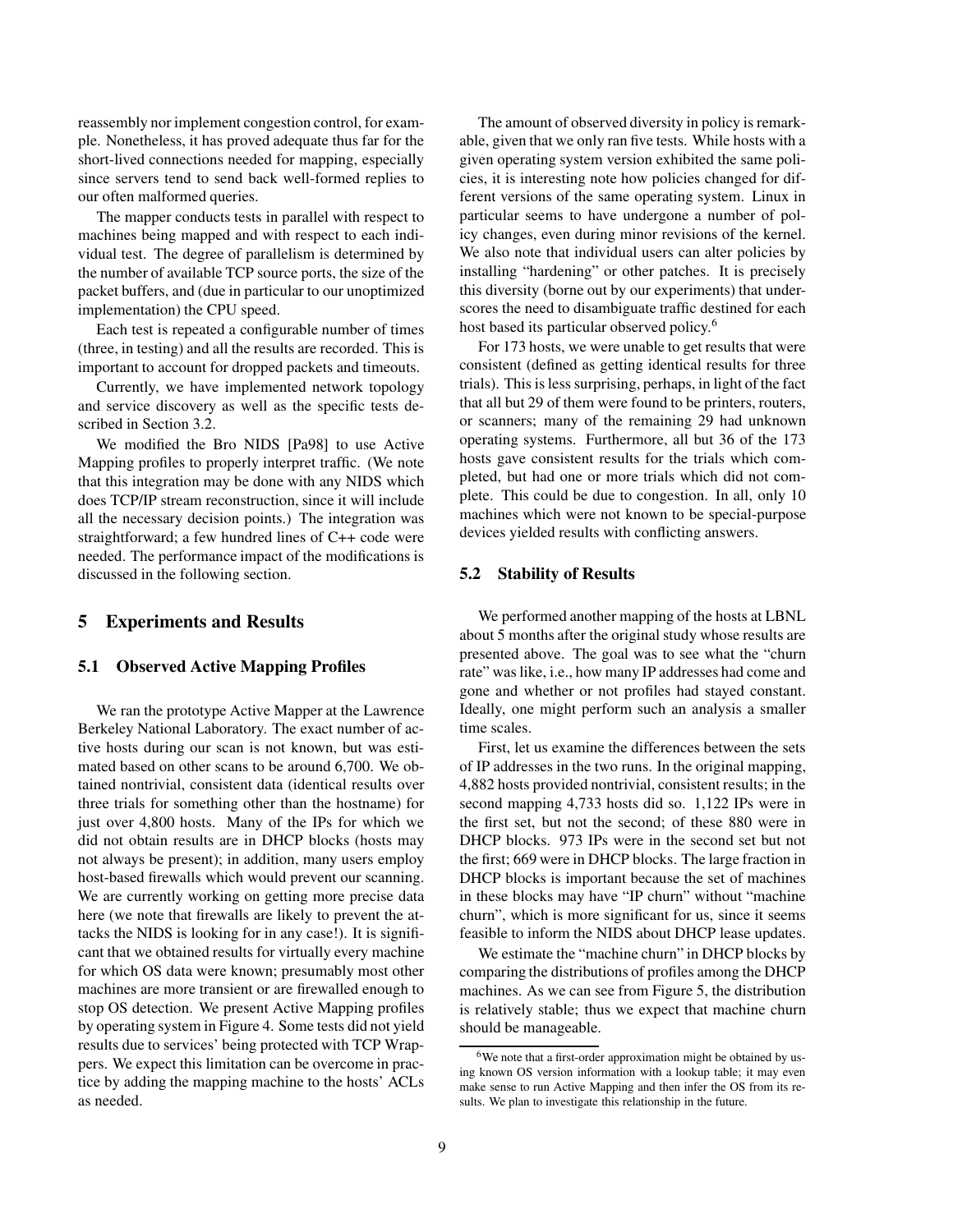| $\overline{OS}$                          | <b>IP</b> Frag       | <b>TCP Seg</b> | <b>RST</b> in wnd | <b>RST</b> outside wnd |
|------------------------------------------|----------------------|----------------|-------------------|------------------------|
| $\overline{AIX}$ 2                       | <b>BSD</b>           | <b>BSD</b>     | Yes               | N <sub>o</sub>         |
| AIX 4.3 8.9.3                            | <b>BSD</b>           | <b>BSD</b>     | Yes               | N <sub>o</sub>         |
| Cisco IOS                                | Last                 | <b>BSD</b>     | Yes               | N <sub>o</sub>         |
| FreeBSD                                  | <b>BSD</b>           | <b>BSD</b>     | Yes               | $\overline{No}$        |
| HP JetDirect (printer)                   | <b>BSD-right</b>     | <b>BSD</b>     | Yes               | N <sub>o</sub>         |
| <b>HP-UX B.10.20</b>                     | <b>BSD</b>           | <b>BSD</b>     | Yes               | N <sub>o</sub>         |
| <b>HP-UX 11.00</b>                       | First                | <b>BSD</b>     | Yes               | Yes                    |
| <b>IRIX 4.0.5F</b>                       | <b>BSD</b>           | No result      | Yes               | N <sub>o</sub>         |
| <b>IRIX 6.2</b>                          | <b>BSD</b>           | No result      | Yes               | $\overline{No}$        |
| <b>IRIX 6.3</b>                          | <b>BSD</b>           | <b>BSD</b>     | Yes               | N <sub>o</sub>         |
| <b>IRIX646.4</b>                         | <b>BSD</b>           | <b>BSD</b>     | Yes               | N <sub>o</sub>         |
| Linux 2.2.10                             | $\overline{\lim}$ ux | No result      | N <sub>o</sub>    | N <sub>o</sub>         |
| Linux 2.2.14-5.0                         | linux                | <b>BSD</b>     | Yes               | $\overline{No}$        |
| Linux 2.2.16-3                           | linux                | <b>BSD</b>     | $\overline{No}$   | No                     |
| Linux 2.2.19-6.2.10smp                   | linux                | <b>BSD</b>     | N <sub>o</sub>    | N <sub>o</sub>         |
| Linux 2.4.7-10                           | linux                | <b>BSD</b>     | Yes               | N <sub>o</sub>         |
| Linux 2.4.9-31SGI_XFS_1.0.2smp           | linux                | <b>BSD</b>     | Yes               | $\overline{No}$        |
| Linux 2.4 (RedHat 7.1-7.3)               | linux                | <b>BSD</b>     | Yes               | N <sub>o</sub>         |
| MacOS (version unknown)                  | First                | <b>BSD</b>     | Yes               | Yes                    |
| netapp unknown                           | No result            | No result      | N <sub>o</sub>    | $\overline{No}$        |
| netapp unknown                           | No result            | No result      | Yes               | N <sub>o</sub>         |
| NCD Thin Clients (no services exported)  | <b>BSD</b>           | No result      | No result         | No result              |
| OpenBSD (version unknown)                | linux                | <b>BSD</b>     | Yes               | N <sub>o</sub>         |
| OpenBSD (version unknown)                | linux                | <b>BSD</b>     | N <sub>o</sub>    | N <sub>o</sub>         |
| OpenVMS 7.1                              | <b>BSD</b>           | <b>BSD</b>     | Yes               | N <sub>o</sub>         |
| OS/2 (version unknown)                   | <b>BSD</b>           | No result      | Yes               | Yes                    |
| OS/2 (version unknown)                   | No result            | No result      | $\overline{No}$   | $\overline{No}$        |
| <b>OSF1 V3.0</b>                         | <b>BSD</b>           | <b>BSD</b>     | Yes               | N <sub>o</sub>         |
| <b>OSF1 V3.2</b>                         | <b>BSD</b>           | No result      | Yes               | N <sub>o</sub>         |
| OSF1 V4.0,5.0,5.1                        | <b>BSD</b>           | <b>BSD</b>     | Yes               | $\overline{No}$        |
| SunOS 4.1.4                              | <b>BSD</b>           | <b>BSD</b>     | Yes               | $\overline{No}$        |
| SunOS 5.5.1, 5.6, 5.7, 5.8               | First                | Last           | Yes               | N <sub>o</sub>         |
| Tektronix Phaser Printer (unknown model) | Last                 | No result      | N <sub>o</sub>    | N <sub>o</sub>         |
| Tektronix Phaser Printer (unknown model) | First                | <b>BSD</b>     | Yes               | Yes                    |
| Tru64 Unix V5.0A, V5.1                   | <b>BSD</b>           | <b>BSD</b>     | Yes               | N <sub>o</sub>         |
| Vax/VMS                                  | <b>BSD</b>           | <b>BSD</b>     | Yes               | $\overline{No}$        |
| Windows (95/98/NT4/W2K/XP)               | First                | <b>BSD</b>     | Yes               | $\overline{No}$        |

**Figure 4. Selected Observed Active Mapping Profiles. Active Mapping profiles observed, by operating system of the host. Tests reported correspond to those described in section 3.2. Operating system data were not available for all mapping hosts, so the above table is not complete with respect to our test set; in some cases, version numbers were not known. Some entries with identical results across many versions of an OS have been summarized in one line; some very similar OS versions with identical results have been omitted for brevity. A value of "No Result" is due mostly to the use of TCP Wrappers; in some cases the mapped host did not support the service required to perform mapping. Since every machine accepted a RST in sequence, results for that test are not given.**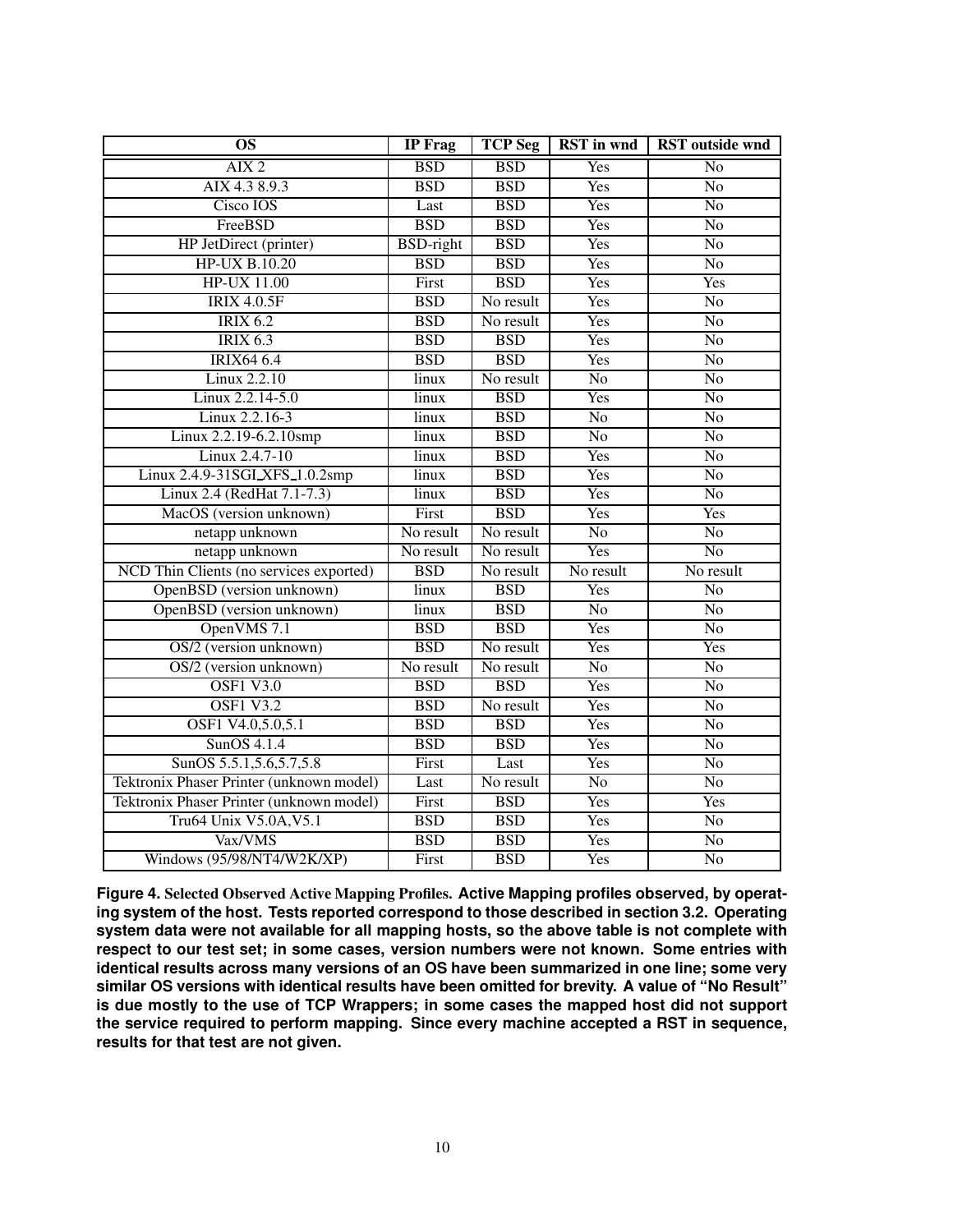

**Figure 5. The distribution of AM profiles of DHCP clients for two runs separated by five months. The large spike in the graph corresponds to Windows machines not running any public services.**

Among the 1,618 machines with fixed IPs, only 35 showed any difference in AM profile between the two runs. Although we did not have complete OS information for all these IPs for each run, our manual comparison where possible showed that these were almost all due to OS upgrades. Thus, it does not appear that there is a considerable amount of turnover in this group.

#### **5.3 Mapping Time**

The times measured are dependent on the policies found: since many tests' results are determined by the presence or absence of a response from the host within a certain time, some policies generate more timeouts than others. Most timeouts are on the order of 5–10 seconds; we found this interval to be sufficient to account for delays at the hosts and in the network.

Mapping a single host requires approximately 37 seconds. This minimum is due to the fact each of the mapping tests is repeated three times, and a single test requires two rounds of communication.

Wall-clock time rises sublinearly through 64 hosts, due to increased parallelism. For more than 64 hosts, though, times are likely to scale linearly since the mapper implements rate-limiting to avoid packet-buffer overflows (a problem we were able to alleviate in part by using larger-than-normal packet capture buffers). Indeed, mapping 101 hosts took 532 seconds, or 5.3 seconds per host; for 64 hosts, the time was 5.7 seconds per host and for 16 hosts, it took 10.1 seconds per host.

Our prototype implementation's inefficiency resulted

in user time increases at the rate of somewhat less than two seconds per host being mapped. As a result, parallelism was limited, allowing steady-state rates of about 5 seconds per active host on the full-site mapping with thousands of hosts. We expect that this figure could be improved considerably with a better implementation.

## **5.4 Mapping Traffic**

We measured bidirectional network traffic generated during mapping. During a scan of a subnet with 101 live hosts, we recorded statistics (taken over three trials) relating to the number of bytes and packets generated by scanning, both to and from the mapper. The results are in Figure 6. ICMP packets were due to ICMP service discovery, PMTU and hop count determination, and some IP mappings. TCP packets were due to TCP service discovery, PMTU and hop count determination (if ICMP was not supported), and TCP mappings.

|                     | Total            | Per host |
|---------------------|------------------|----------|
| Total bytes         | $1.9MB \pm 49KB$ | 19KB     |
| Total packets       | $32,893 \pm 345$ | 326      |
| <b>ICMP</b> packets | $21,763 \pm 2$   | 215      |
| TCP packets         | $10,588 \pm 7$   | 105      |
| Packets/sec.        | $3.3 \pm 0.0$    |          |
| Bytes/sec.          | $191 \pm 5$      |          |

**Figure 6. Traffic generated by mapping 101 hosts on a single subnet. Three trials were conducted.**

#### **5.5 NIDS Integration Tests**

We modified the Bro NIDS by adding support for disambiguation based on Active Mapping profiles; we stress that the choice of NIDS was for convenience since our techniques would apply equally to any TCP/IPanalyzing NIDS. Our goals in testing were twofold: first, to ensure that using Active Mapping would indeed result in correct interpretation of network traffic; second, to check that using Active Mapping would not incur any significant runtime cost. Accordingly, we ran two set of tests: first, a synthetic test with ambiguous traffic; second, a comparison of the original and Active Mappingmodified NIDS on real-world traces. (We expect that results would be substantially the same with any other NIDS integration.)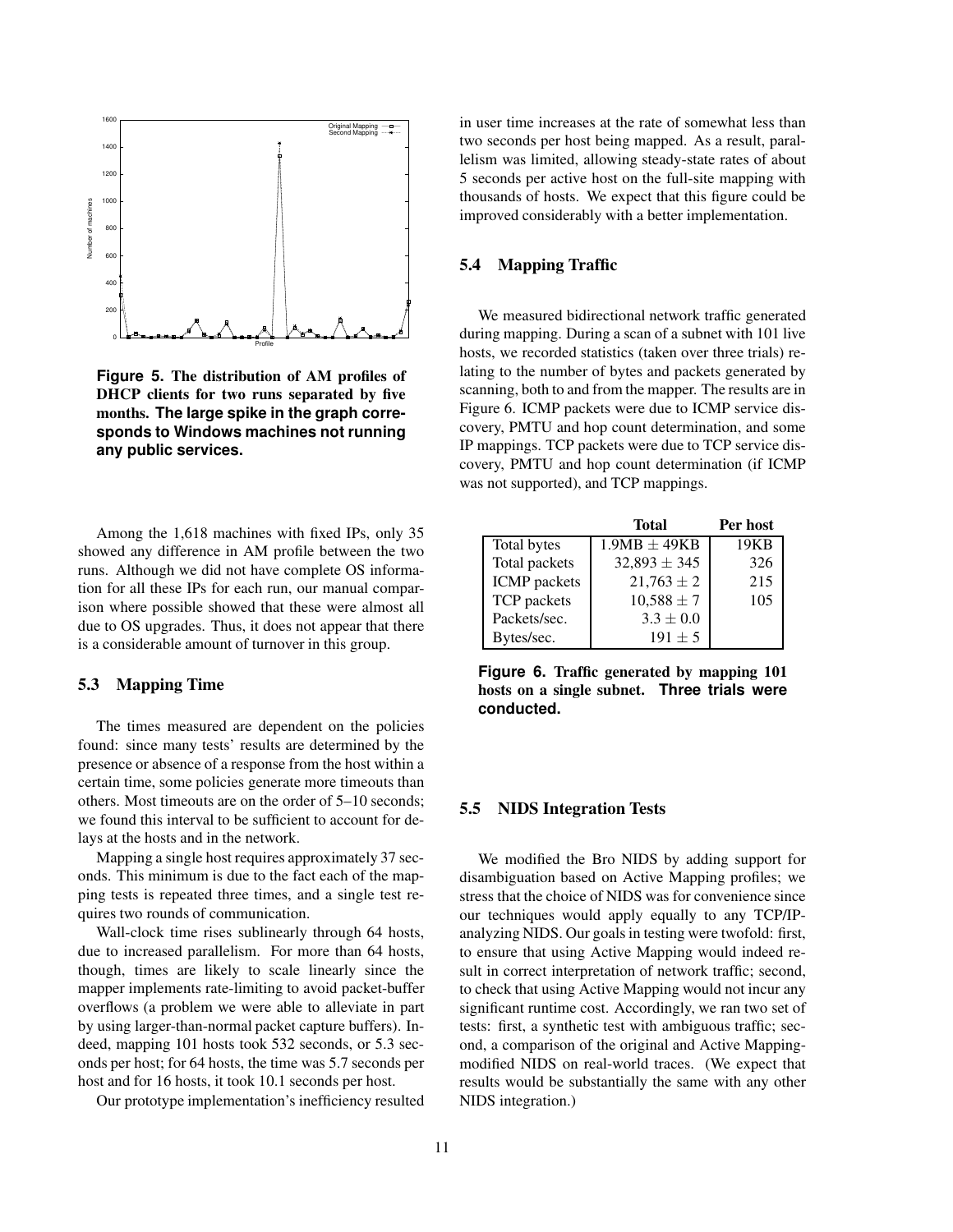#### **5.5.1 Synthetic Tests**

In order to test the correctness of the modified NIDS (its ability to disambiguate traffic correctly, we generated HTTP attack traffic to 8 hosts with evasion measures added using fragroute [So02] to modified traffic to 2 hosts. Fragroute automatically transformed the request stream to include overlapping and inconsistent IP fragments and TCP segments. The inconsistency favored one of two policies (in our parlance, a "first" policy and a "BSD" policy); the data not expected to be accepted were chosen randomly. For the two machines receiving modified traffic, we used Active Mapping profiles which would allow the traffic to be properly interpreted.

We found that the unmodified NIDS believed the HTTP request to be:

GET /msadcTpo6EGKEY./../..%bTMmzy QaL/system32/fipGNdDg++dir+c:\ rather than:

GET /msadc/../../../../../../winnt /system32/cmd.exe?/c+dir+c:\

which was the actual request URL. It is clear that the unmodified NIDS, which had no way to properly resolve the ambiguous overlaps, chose the wrong data to use in reassembly. The modified NIDS performed reassembly correctly.

To measure the impact of Active Mapping on the NIDS' performance in the presence of a relatively high proportion of ambiguous traffic, we used two traces of 500 connections to the 8 hosts. In the first, where none of the connections were modified by fragroute, times were essentially identical over three trials. In the second, where connections to two of the machines were modified by fragroute, the Active Mapping-enabled NIDS was actually about 15% faster, since it was able to discard more data. In practice we expect this effect to be small, since it is only relevant when there are overlapping IP fragments or TCP segments (or the like); such occurrences are uncommon.

#### **5.5.2 Real-world Tests**

To get a picture of the performance impact on a larger, more realistic dataset, we used two real-world traces. The first was of a wide variety of non-HTTP traffic (mostly just SYN/FIN/RST packets, the data filtered out) gathered by a one-hour capture at a busy site (100.2 MB data, 1.2 M packets, 273 K connections). The second was of two hours of HTTP traffic (with full data) at another site (137 MB, 197 K packets, 6,379 connections). In both cases, the results were the same: with Active Mapping on, execution time was essentially iden-

tical<sup>7</sup>. Memory usage was approximately 200K higher with AM (specific profiles were used for about 4,800 hosts; a default one for the rest), a small fraction of the 68MB used overall.

We are currently working on deploying an Active Mapping-enabled NIDS operationally to get more data on the impact of using AM profiles on performance and precision.

#### **5.6 Conclusions and Recommendations**

The test results suggest that mapping can be performed quite frequently. A full class C subnet can be scanned in about 20 minutes, so daily scans during off-peak times are certainly feasible. Importantly, with a steady-state rate of about 5 seconds per host (using our unoptimized prototype), it is feasible to completely remap even large sites—say, thousands of hosts—on a weekly basis during off-peak hours. Certain tests whose results we expect not to change often (e.g., those related to network topology) can be performed less frequently. The mapping-induced traffic of about 19 KB per host mapped is quite low and its impact during off-peak hours is likely to be negligible.

Remapping can also be triggered by any inconsistency between the stored policy and an observed one. For example, if a host sends an ICMP Needs Fragmentation message for a packet smaller than the stored PMTU, then the host should be remapped. External information, e.g., OS fingerprint results, can be used to detect changes in the status of a machine as well.

On-the-fly mapping—mapping when the first packet to a host is seen—is probably not possible, because many tests take several seconds. In any case, host policy changes are most likely to be triggered by infrequent operating system upgrades. More frequent changes to the policy database are those initiated by DHCP. As we have noted, we can store policies by MAC address and simply update a table when the NIDS sees a DHCP request (or is informed of a new lease by the DHCP server itself). For new hosts—say, a laptop attached for the first time to the network—mapping can be performed in under one minute (mapping a single host takes on the order of 30 seconds). This period of uncertainty is unlikely to be problematic, since it is rare that DHCP clients export public services.

Runtime performance in the NIDS was not negatively affected by the addition of Active Mapping-based disambiguation. In fact, since using Active Mapping results allows the NIDS to discard additional packets, performance in some cases was actually improved. The ad-

<sup>&</sup>lt;sup>7</sup>With AM on, it was slightly faster (less than  $1\%$ ). We are not sure why this is the case; it could be due to minor cache or compiler effects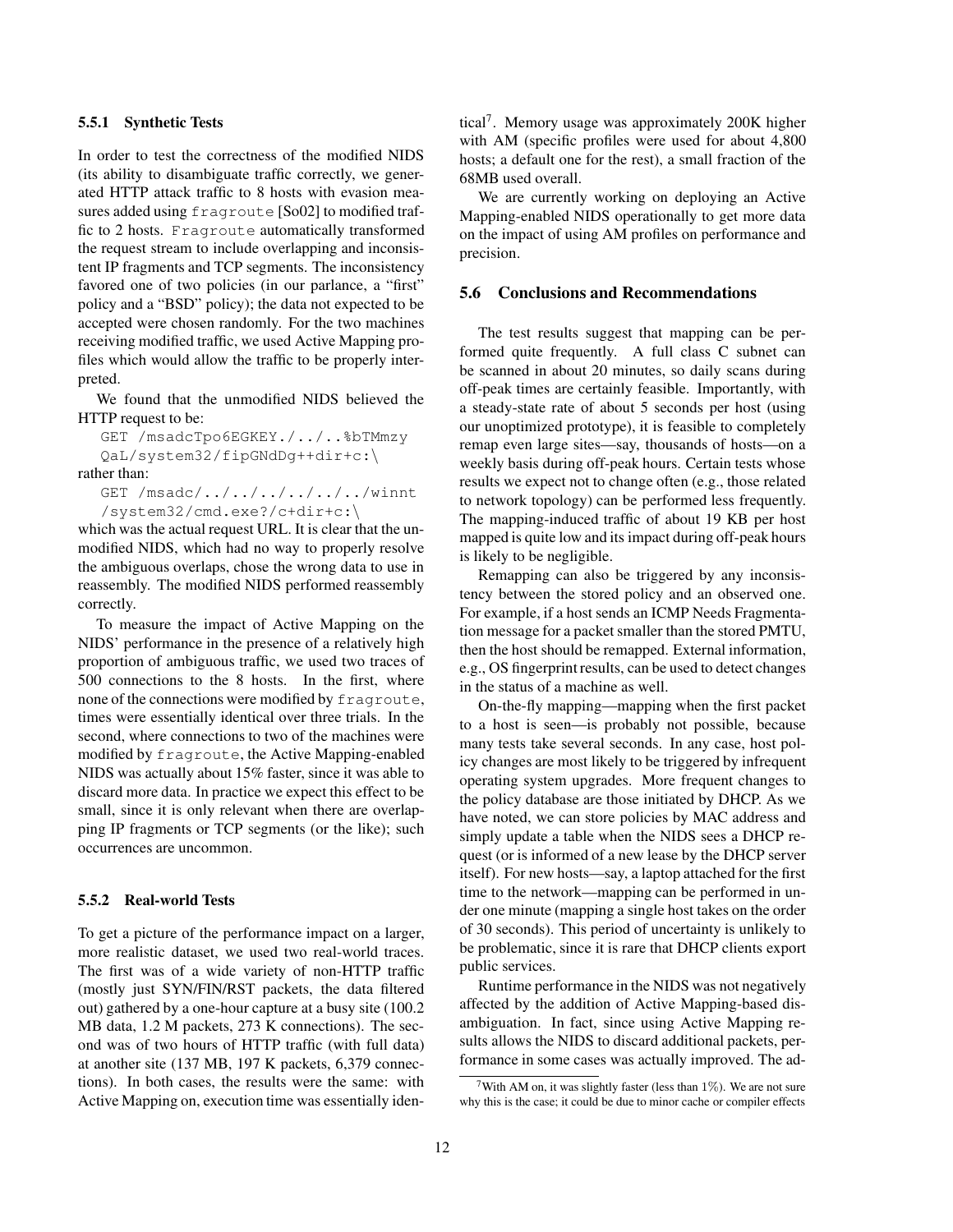ditional memory footprint was approximately 100 bytes per host. We expect with all mappings implemented it would be on the order of a few hundred bytes.

The modified NIDS was also capable of correctly interpreting traffic in a way that the original one was not, detecting precise attacks that the original could only hint at through warnings about inconsistent retransmission. We stress that no amount of care in the design of the original could have changed its behavior in this respect: since hosts' behavior varies, any single policy employed by the NIDS will inevitably fail for hosts that employ a different one.

## **6 Related Work**

## **6.1 Normalization**

As previously discussed, *traffic normalization* seeks to eliminate network traffic ambiguities by altering the traffic stream [HKP01]. The normalizer lies in the forwarding path of packets into a site. It reassembles IP fragments and TCP streams and statefully modifies or filters out nonconforming traffic before sending packets on to the internal network. Its efficacy in improving the precision of the NIDS relies on its output being interpreted in the same way by all the hosts on the network. It largely succeeds at achieving this goal; the paper also discusses some exceptions.

There are disadvantages to normalization, however. A normalizer performs the same sorts of tasks as a firewall, but is doing more work: it deals with TCP streams rather than just individual packets. Two main concerns arising from this complexity are performance and robustness. Since the normalizer is in the forwarding path, it must be able to process every packet as it arrives, even in the presence of stateholding attacks on itself. Further, it must be extremely reliable; if it is not, the entire site may lose Internet connectivity. An additional concern is that the normalizer changes the semantics of the streams it rewrites. This can block useful traffic, cause unintended problems with newer protocols, or decrease efficiency.

It appears that Active Mapping can replace many of the normalizations (see the Appendix for a full list). Still, there are cases in which some amount of normalization can confer significant benefits: its ability to remove flags and options can be used to eliminate any uncertainty as to their use.

Accordingly, it may sometimes work best to use *informed partial normalization*, that is, to perform a limited set of normalizations that eliminate ambiguities that Active Mapping cannot. If the host profiles indicate

that certain kinds of noncompliant packets are never accepted by any host, or if administrators want an additional layer of safety, such packets may be filtered out at the firewall.

#### **6.2 Mapping Tools**

Active Mapping's tactic of sending specially crafted packets and interpreting responses to infer host properties has been employed in a variety of tools.

The most common purpose for such tools is to determine the operating system of a host. *Nmap* [Fyo01] uses port scans combined with IP and TCP options in responses to guess a host's operating system. *Queso* [Sa98] takes a similar tack, sending TCP packets with illegal flag combinations. By matching initial TTL values, advertised TCP windows, initial sequence numbers, nonconforming responses to packets sent to closed ports, and so forth, these tools can detect a large number of operating system versions.

Neither provides us with enough precise information on the long list of policy choices and parameters we need. Since doing OS detection takes approximately as long as Active Mapping, there seems little advantage to doing OS detection instead for this purpose; however, knowing the host OS can be very useful in eliminating false positives (i.e., could a particular attack actually succeed?). We note that, especially in light of the fact that operating systems may be user-modified, the *actually observed behavior* is the only relevant thing for correct interpretation: the OS version is at best a proxy for this information.

Nonetheless, there is a certain synergy between the two. If OS data is known, it can serve as a quick proxy for mapping characteristics when coupled to a database containing canonical mappings by OS type and version. Conversely, known mappings can give at least a rough estimation of the OS a host is running. This can be useful for alert filtering: if a particular attack only works on Linux and the mapping data suggest a Windows machine, then we can filter out irrelevant alerts without knowing more precisely the OS versions.

The *Ntop* NIDS has been supplemented with network information inferred from passive monitoring [DS00]; this information appears to be limited to guessing the hop count and figuring out which IP addresses correspond to routers.

*Tbit* [PF01] tries to learn the TCP behavior of HTTP servers in regards to congestion control. It only sends legitimate TCP packets, relying on TCP options, advertised windows, and timing information to deduce the server's TCP configuration (or bugs therein). We use its scheme for implementing our user-level TCP.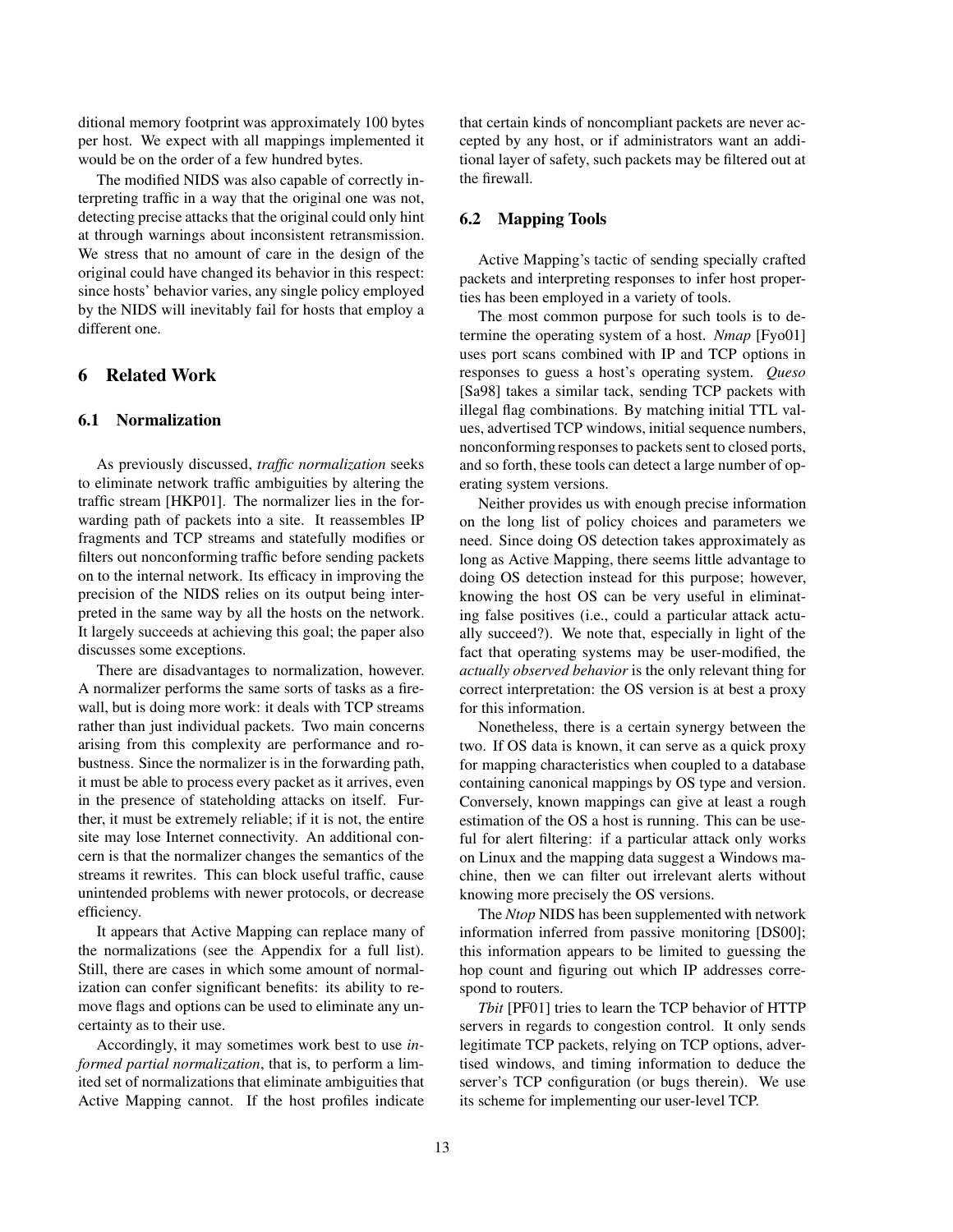## **7 Summary**

Ambiguity in the interpretation of network traffic is a critical difficulty for Network Intrusion Detection. This ambiguity takes many forms. Some types may be resolved by careful construction of the NIDS. Other types are fundamentally more difficult to resolve, and require additional information about the network and the hosts being monitored. In this paper, we have presented *Active Mapping*, a method of eliminating network- and transport-layer ambiguities by informing the NIDS of relevant network and host TCP/IP stack policies. We stress that the ambiguities that Active Mapping seeks to address are readily exploitable; systems have been designed for doing just that [So02, Mc98].

Active Mapping runs separately from the NIDS (typically during off-peak hours) and works by sending specially crafted packets to each host and inferring policy from the responses it receives (or lack thereof). It does not require any real-time manipulation of the incoming traffic stream by the NIDS. In our tests with a NIDS modified to use Active Mapping-generated profiles, we found that there was essentially no cost in terms of speed or memory use to get the increased precision in analysis; we expect this will hold true for any NIDS. In addition, we have shown that Active Mapping itself is efficient in terms of time, network bandwidth consumed, and outputsize. Preliminary mapping results show considerable variation in policy among hosts' TCP/IP stacks, underscoring the need for the precise simulation that Active Mapping enables. Future work in this area might include exploring using passive monitoring to determine when to remap a host, as well as an implementation of mapping of DHCP clients and implementation of more of the mappings described in the Appendix.

Finally, we note that the problem of ambiguous traffic is not confined to the network and transport layers. It also occurs at the application layer—for example, exactly how will a particular URL be interpreted?—and dealing with all possible ambiguities appears essentially intractable. Active Mapping profiles might be able to help lower false positives by allowing the NIDS to consider only platform-relevant attacks, but analysis of this potential benefit is beyond the scope of this paper. Thus we do not claim to have "solved" the NIDS evasion problem. However, we believe that the general problem of ambiguity resolution is best addressed in a systematic, layered fashion, and Active Mapping represents a step toward eliminating ambiguity at the bottom layers.

#### **Acknowledgments**

We would like to thank Mark Handley at ICIR and Partha Banerjee, Mark Dedlow, Jay Krous, and Craig Leres in the SNS group at LBNL who helped us with testing the Active Mapper and in gathering data about the hosts on the LBNL network. We would also like to thank Nikita Borisov, Mark Handley, Rob Johnson, Chris Karlof, and David Wagner for their insightful and focusing comments on this paper.

## **References**

- [Be02] Steven M. Bellovin, "A Technique for Counting NATted Hosts." *Proceedings of the Second Internet Measurement Workshop*, November 2002.
- [B+99] S. Blake et al, "An Architecture for Differentiated Services," RFC 2475, Dec. 1998.
- [Dr97] R. Droms et al., "Dynamic Host Configuration Protocol," RFC 2131, Mar. 1997.
- [DS00] L. Deri and S. Suin, "Improving Network Security Using Ntop," *Proc. Third International Workshop on the Recent Advances in Intrusion Detection (RAID 2000)*, 2000.
- [EF94] K. Egevang and P. Francis, "The IP Network Address Translator (NAT)," RFC 1631, 1994.
- [Fyo01] Fyodor. *nmap*, 2001. http://www.insecure.org/ nmap/ .
- [HKP01] Mark Handley, Christian Kreibich and Vern Paxson, "Network Intrusion Detection: Evasion, Traffic Normalization," *Proc. 10th USENIX Security Symposium*, 2001.
- [Mc98] John McDonald. "Defeating Sniffers and Intrusion Detection Systems," Phrack Magazine, 8(54), Dec 25th, 1998.
- [MLJ94] S. McCanne, C. Leres and V. Jacobson, libpcap, available at http://www.tcpdump.org, 1994.
- [Pa98] Vern Paxson, "Bro: A System for Detecting Network Intruders in Real-Time," *Computer Networks*, 31(23-24), pp. 2435–2463, 14 Dec. 1999.
- [PF01] Jitendra Padhye and Sally Floyd, "Identifying the TCP Behavior of Web Servers," *Proc. ACM SIGCOMM*, Aug. 2001.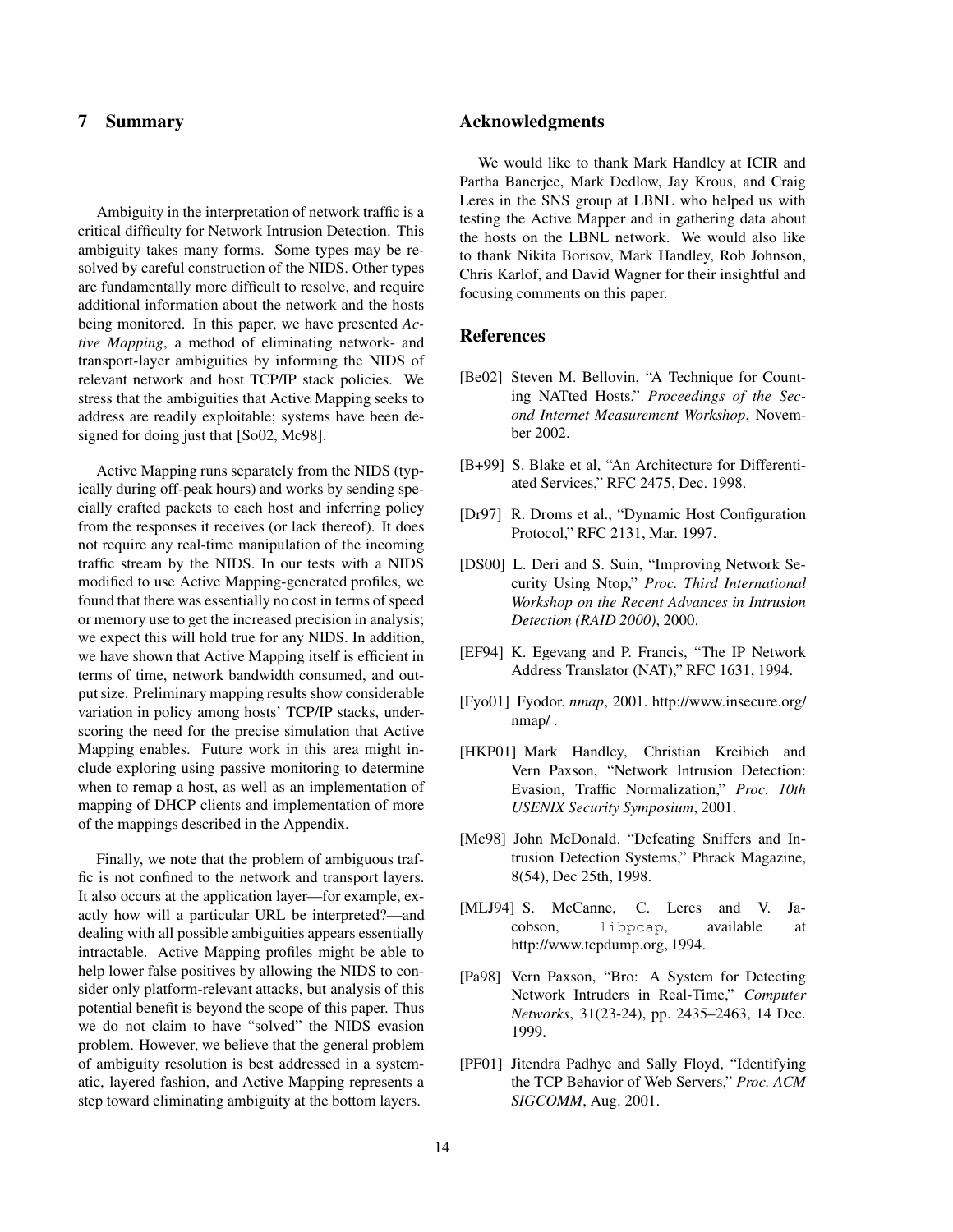- [PN98] T. H. Ptacek and T. N. Newsham, "Insertion, Evasion and Denial of Service: Eluding Network Intrusion Detection", Secure Networks, Inc., Jan. 1998. http://www.icir.org/vern/ Ptacek-Newsham-Evasion-98.ps
- [Po80] J. Postel, "User Datagram Protocol," RFC 768, August 1980.
- [Po81a] J. Postel, "Internet Protocol," RFC 791, September 1981.
- [Po81b] J. Postel, "Internet Control Message Protocol," RFC 792, September 1981.
- [Po81c] J. Postel, "Transmission Control Protocol," RFC 793, September 1981.
- [Sa98] Savage, "QueSO," *savage@apostols.org*, 1998. http://www.backupcentral.com/cgibin/redirect?url=ftp://contrib.redhat.com/ pub/contrib/libc6/SRPMS/queso-980922b-1.src.rpm.
- [So02] Dug Song, *fragroute*. Available at http://www.monkey.org/˜dugsong/fragroute/.
- [WS95] Gary R. Wright and W. Richard Stevens, *TCP/IP Illustrated: The Implementation*, Addison-Wesley, 1995.
- [Yl02] T. Ylonen et al, "SSH Transport Layer Protocol," Internet Draft, work in progress, 2002.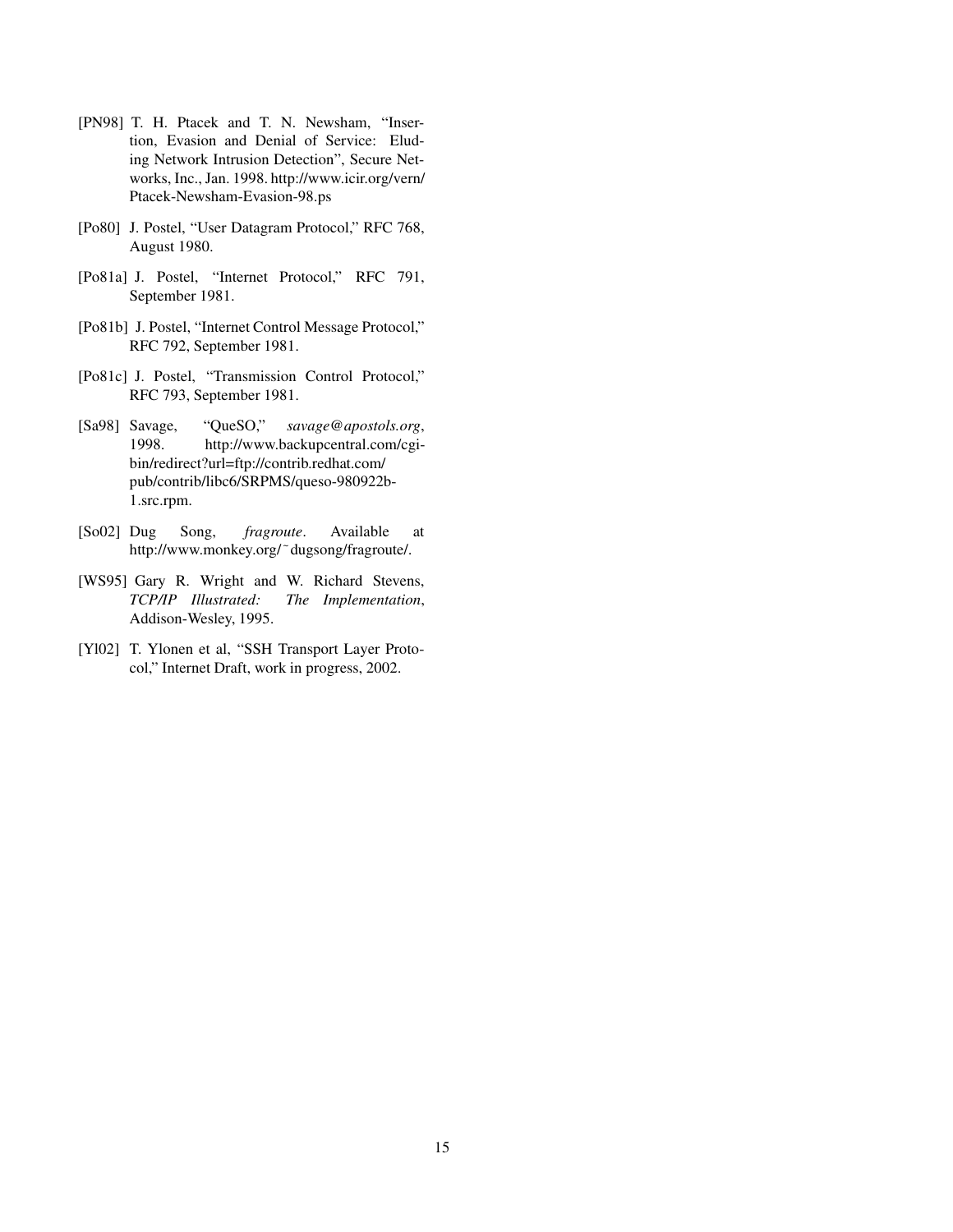## **Appendix: Full List of Active Mappings**

In [HKP01], the authors adopted a "header-walking" technique—inspection of each TCP and IP header field—in an attempt to enumerate all ambiguities (which would then be resolved using a normalizer). In our analysis of Active Mapping as an approach to the same problem, we borrow that work's list of normalizations, noting for each how it fits into the Active Mapping framework. The idea is to try to get a complete picture of how Active Mapping can (or can't) eliminate possible TCP/IP ambiguities by looking at each, then stating what sort of mapping technique would work. The reader is referred to [HKP01] for more thorough explanations of some of the normalizations. We note that we have not implemented all of the mappings suggested below; nonetheless, most are straightforward given the ones that we have implemented and tested.

The Disposition column in the tables below will usually contain one of three main approaches, sometimes coupled with a short explanation:

**Drop.** The stateless firewall should be configured to drop this packet.

**Map.** We can send chosen probe packets to the host to determine its policy. The most common case, "Map for drop," indicates that the packet should be sent to a host—usually as part of an open connection—to see whether it is dropped or acknowledged.

**Ignore.** We do not need to perform any mapping for this test.

There is a tradeoff between accepting malformed packets that might be useful and allowing in malicious traffic. For some normalizations, a choice should be made about whether the anomaly in question might (or empirically does) arise in normal traffic. If it is decided that the anomalous packet would not arise normally, it may be dropped by a firewall or a partial normalizer running in front of the NIDS.

| #              | <b>IP</b> Field  | Normalization Performed             | Disposition                                                 |
|----------------|------------------|-------------------------------------|-------------------------------------------------------------|
| 1              | Version          | Non-IPv4 packets dropped.           | Drop if NIDS is not IPv6-aware, else Ignore.                |
| $\overline{c}$ | Header Len       | Drop if hdr_len too small.          | Drop.                                                       |
| 3              | Header Len       | Drop if hdr_len too large.          | Drop.                                                       |
| 4              | Diffserv         | Clear field.                        | Ignore if internal routers don't support; add Diffserv pol- |
|                |                  |                                     | icy to NIDS otherwise                                       |
| 5              | <b>ECT</b>       | Clear field.                        | Map for drop.                                               |
| 6              | <b>Total Len</b> | Drop if tot $len$ > link layer len. | Drop.                                                       |
| 7              | Total Len        | Trim if tot_len $<$ link layer len. | Ignore.                                                     |
| 8              | IP Identifier    | Encrypt ID.                         | Ignore.                                                     |
| 9              | Protocol         | Enforce specific protocols.         | Ignore unless the NIDS is aware of any other protocol.      |
|                | Protocol         | Pass packet to TCP, UDP, ICMP       | N/A (done by NIDS)                                          |
|                |                  | handlers.                           |                                                             |
| 10             | Frag offset      | Reassemble fragmented packets.      | Map (see $\S$ 3.2).                                         |
| 11             | Frag offset      | Drop if offset $+$ len $> 64KB$ .   | Map to see if data $> 64k$ is accepted or trimmed off, but  |
|                |                  |                                     | don't trigger known bugs.                                   |
| 12             | DF               | Clear DF.                           | Map PMTU (see $\S$ 3.2).                                    |
| 13             | DF               | Drop if DF set and offset $> 0$ .   | Map for drop. One plausible interpretation is: do not fur-  |
|                |                  |                                     | ther fragment this packet. Some Solaris machines gener-     |
|                |                  |                                     | ate these packets; it is not disallowed by RFC791 [Po81a].  |
| 14             | Zero flag        | Clear.                              | Firewall should clear if possible; otherwise Map to see if  |
|                |                  |                                     | packets with zero flag set are dropped.                     |
| 15             | Src addr         | Drop if class D or E.               | Drop.                                                       |
| 16             | Src addr         | Drop if MSByte=127 or 0.            | Drop.                                                       |
| 17             | Src addr         | Drop if 255.255.255.255.            | Drop.                                                       |

## **IP Normalizations**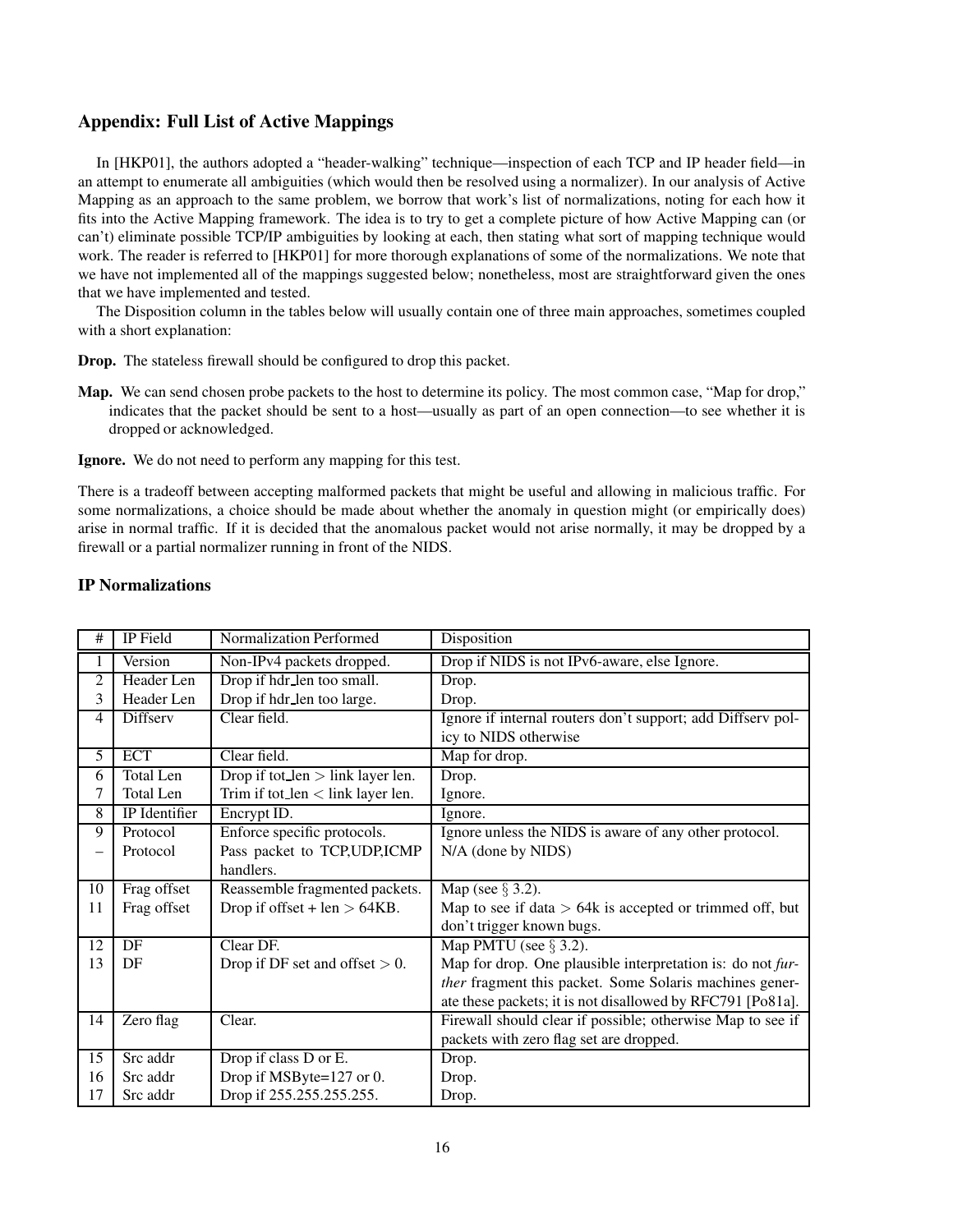| #  | IP Field   | Normalization Performed        | Disposition                                                 |
|----|------------|--------------------------------|-------------------------------------------------------------|
| 18 | Dst addr   | Drop if class E.               | Drop.                                                       |
| 19 | Dst addr   | Drop if MSByte=127 or 0.       | Drop.                                                       |
| 20 | Dst addr   | Drop if 255.255.255.255.       | Drop.                                                       |
| 21 | TTL        | Raise TTL to configured value. | Map (see $\S$ 3.2).                                         |
| 22 | Checksum   | Verify, drop if incorrect.     | Drop or optionally Map for drop.                            |
| 23 | IP options | Remove IP options.             | Map for drop (esp. source route/record route); add support  |
|    |            |                                | for IP options to packet processing on NIDS. Optionally     |
|    |            |                                | have router or partial normalizer clear unsupported options |
|    |            |                                | (packets already taking slow path on router).               |
| 24 | IP options | Zero padding bytes.            | Ignore. Optionally have router clear padding bytes.         |

# **UDP Normalizations**

| # | <b>UDP</b> Field | <b>Normalization Performed</b>  | Disposition                                               |
|---|------------------|---------------------------------|-----------------------------------------------------------|
|   | Length           | Drop if doesn't match length as | Map: assume minimum of UDP or IP length taken. Also       |
|   |                  | indicated by IP total length.   | map for drop. Optionally drop if router supports it.      |
|   | Checksum         | Verify, drop if incorrect.      | Map for drop. Optionally just Drop if router supports it. |

# **TCP Normalizations**

| #              | <b>TCP</b> Field | Normalization Performed              | Disposition                                                |
|----------------|------------------|--------------------------------------|------------------------------------------------------------|
| 1              | Seq Num          | Enforce data consistency in re-      | Map (see $\S 3.2$ ).                                       |
|                |                  | transmitted segments.                |                                                            |
| 2              | Seq Num          | Trim data to window.                 | Map: send out-of-window segment, then segments in re-      |
|                |                  |                                      | verse to start of window to prevent stream reassembly un-  |
|                |                  |                                      | til all segments have been received; check ACK sequence    |
|                |                  |                                      | point.                                                     |
| 3              | Seq Num          | Cold-start: trim to keep-alive.      | If NIDS can send packets, send keep-alive (incorrect ACK   |
|                |                  |                                      | designed to elicit the current sequence point in an ACK    |
|                |                  |                                      | from the internal host). Otherwise Ignore: this is a cold- |
| $\overline{4}$ | <b>Ack Num</b>   | Drop ACK above sequence hole.        | start problem.<br>Map to see if the ACK is accepted.       |
|                | <b>SYN</b>       | Remove data if SYN=1.                |                                                            |
| 5              |                  |                                      | Map for drop; if not, see if data is ACKed.                |
| 6              | <b>SYN</b>       | If $SYN=1$ & RST=1, drop.            | Map to see if RST accepted during open connection; Map     |
|                |                  |                                      | to see if SYN accepted if no connection established.       |
| 7              | <b>SYN</b>       | If $SYN=1$ & $FIN=1$ , clear $FIN$ . | See if FIN is ACKed; the sender could plausibly say, "I    |
|                |                  |                                      | want to initiate a connection, but have nothing to send,"  |
|                |                  |                                      | making the connection half-open right away.                |
| 8              | <b>SYN</b>       | If SYN=0 & ACK=0 & RST=0,            | Map for drop or optionally Drop.                           |
|                |                  | drop.                                |                                                            |
| 9              | <b>RST</b>       | Remove data if RST=1.                | Ignore: there are no known exploits. Optionally use nor-   |
|                |                  |                                      | malizer to remove data.                                    |
| 10             | <b>RST</b>       | Make RST reliable.                   | If possible, have NIDS send-keep alive to ensure that RST  |
|                |                  |                                      | was accepted (reliable RST).                               |
| 11             | <b>RST</b>       | Drop if not in window.               | Map (see Section 3.2)                                      |
| 12             | <b>FIN</b>       | If $FIN=1$ & ACK=0, drop.            | Map for drop.                                              |
| 13             | <b>PUSH</b>      | If PUSH=1 $&$ ACK=0, drop.           | Map for drop.                                              |
| 14             | Header Len       | Drop if less than 5.                 | Map for drop.                                              |
| 15             | Header Len       | Drop if beyond end of packet.        | Map for drop.                                              |
| 16             | Reserved         | Clear.                               | Ignore or optionally Map for drop.                         |